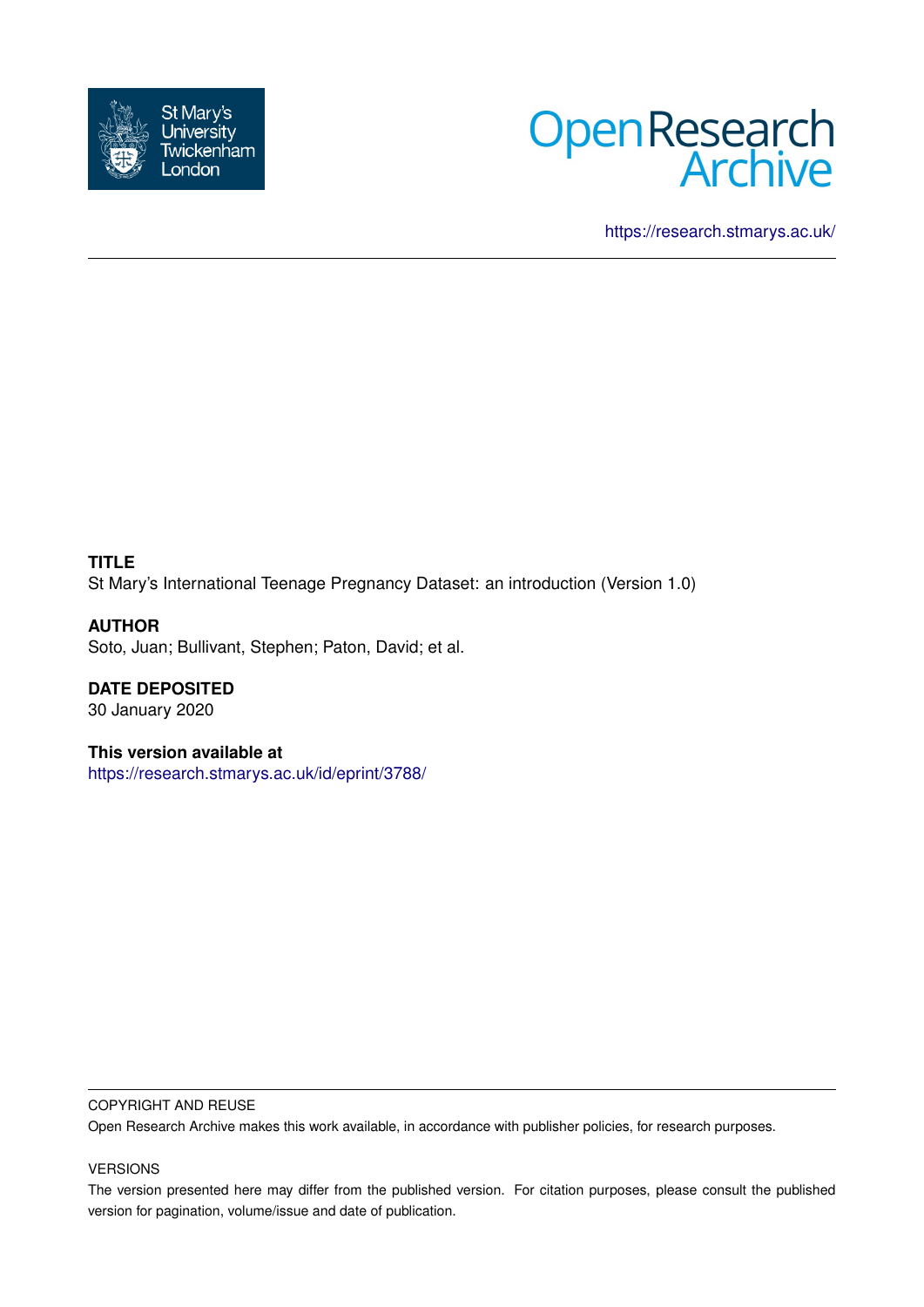# **St Mary's International Teenage Pregnancy Dataset: an introduction**

*Version 1.0 January 2020*

#### **Juan Soto**

St Mary's University Waldegrave Road Twickenham TW1 4SX United Kingdom

#### **Present address:**

Juan Soto Civismo Paseo de la Castellana, 114 Madrid 28046 Kingdom of Spain

Tel: + 00 34 618 784 263 Email: [director@civismo.org](mailto:director@civismo.org)

#### **Stephen Bullivant**

St Mary's University Waldegrave Road Twickenham TW1 4SX United Kingdom

Tel.: + 00 44 20 8240 4185 Email: [Stephen.Bullivant@stmarys.ac.uk](mailto:Stephen.Bullivant@stmarys.ac.uk)

#### **David Paton\***

Nottingham University Business School Jubilee Campus Wollaton Road Nottingham NG8 1BB United Kingdom

Tel: + 00 44 115 846 6601 Email: [David.Paton@nottingham.ac.uk](mailto:David.Paton@nottingham.ac.uk)

\*Corresponding author

**Keywords:** abortion; teenage pregnancy; panel data

**Acknowledgement:** the research on which this paper was based was funded by the Ryan Foundation for which the authors are most grateful.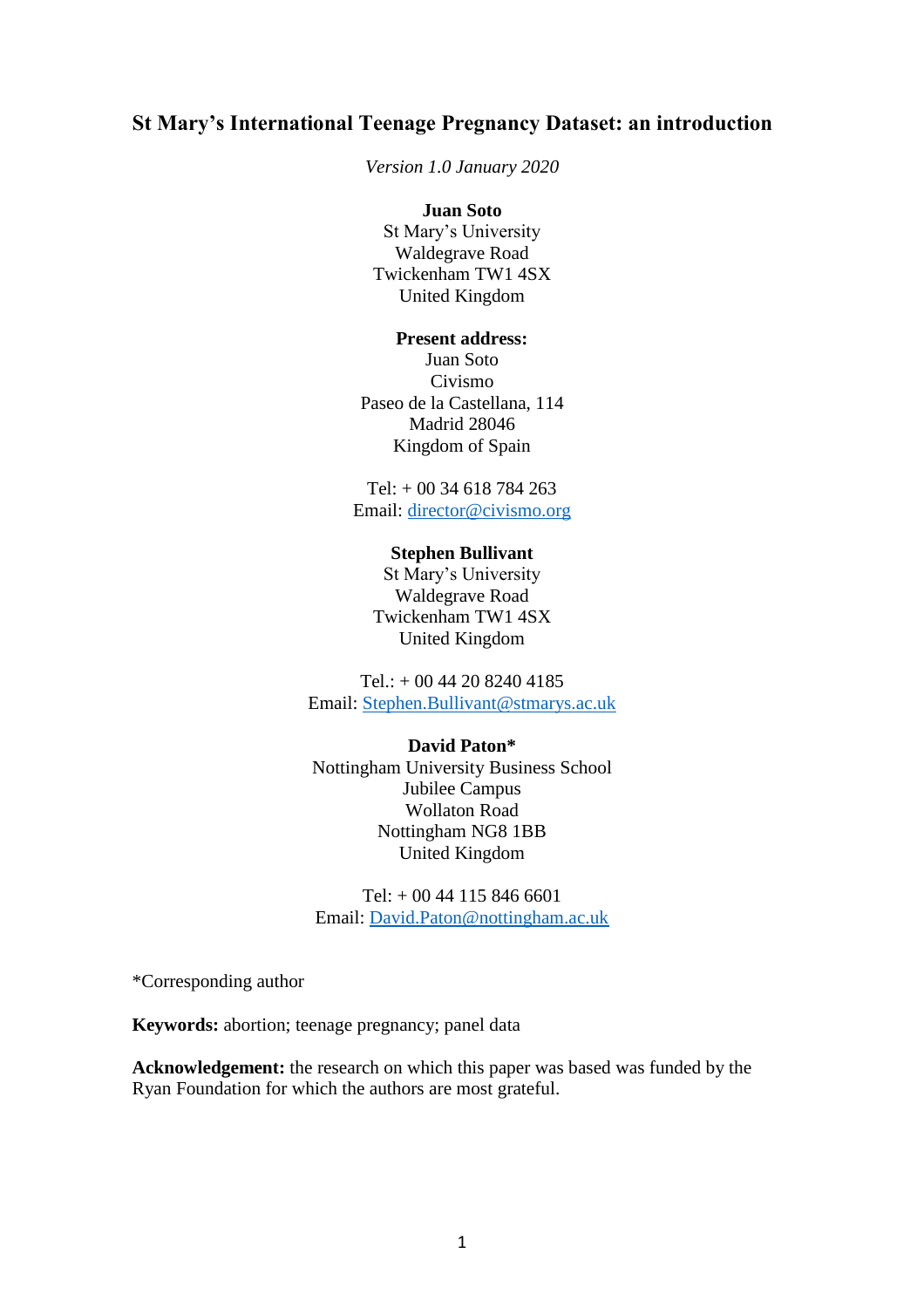# **St Mary's International Teenage Pregnancy Dataset: an introduction**

*Version 1.0 January 2020*

#### **Abstract**

This paper introduces the St Mary's International Teenage Pregnancy (SMITP) Dataset, a new one-stop source of information on country-level data on teenage births and abortion. The paper provides more detail on sources of the dataset, its limitations and how the data may be accessed. As the Dataset is under continual review this document should be considered live. Earlier versions of this document will be archived for reference.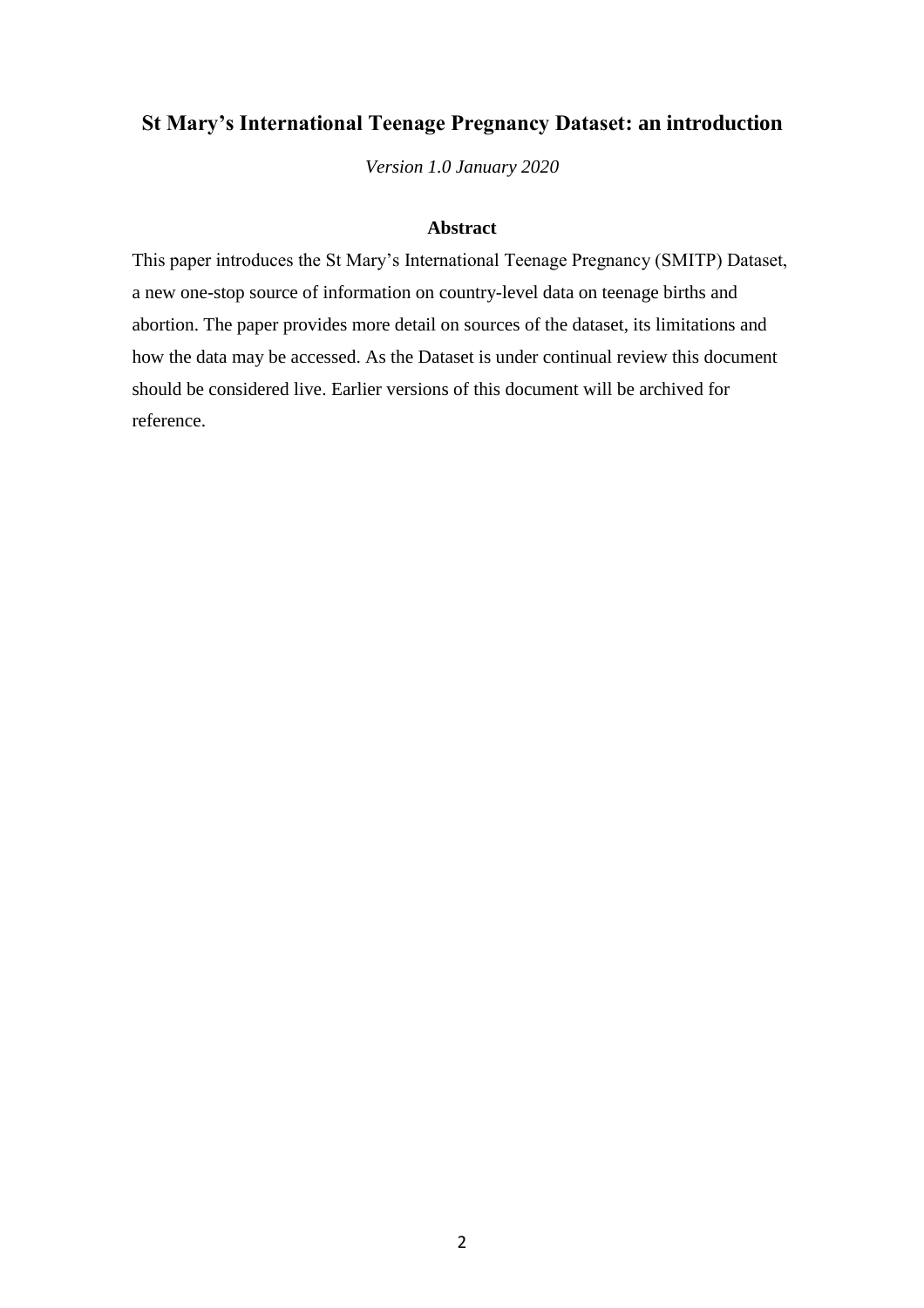# **St Mary's International Teenage Pregnancy Dataset (SMITPD): an introduction**

*Version 1.0 January 2020*

## **1. Introduction**

This paper introduces the St Mary's International Teenage Pregnancy Dataset, a new one-stop source of information on country-level data on teenage births and abortion (SMITPD). The paper provides more detail on sources of the dataset, its limitations and how the data may be accessed. As the dataset is under continual review this document should be considered live. Earlier versions of this document will be archived for reference.

#### **2. Teenage pregnancy data**

Data are available on population, teenage births and abortions. Data are collected from public sources. In most cases, there are from either the official statistical agency or the health department of the respective country. In some cases, supplementary data have been supplied to the authors directly by the relevant statistical agency. Some gaps in these data have been filled in using data from Eurostat or the UN Demographic Yearbook.

Population data are reported by single year of age of residents, broken down by sex. In some cases, data are only available for age groups.

Births data are reported by single year of age of the mother at the time of birth. Again, in some cases, data are only available for age groups (typically under-15, 15-19).

Abortions are reported by age of mother at the time of abortion. Data are generally not reported by single year of age and so, in most cases, these are reported by age groups. For some countries, reporting by age varies over time. We include data for as many different age groups as are available. Data are for residents unless otherwise stated.

Full details of sources and coverage of the data are provided for each country in the Appendix.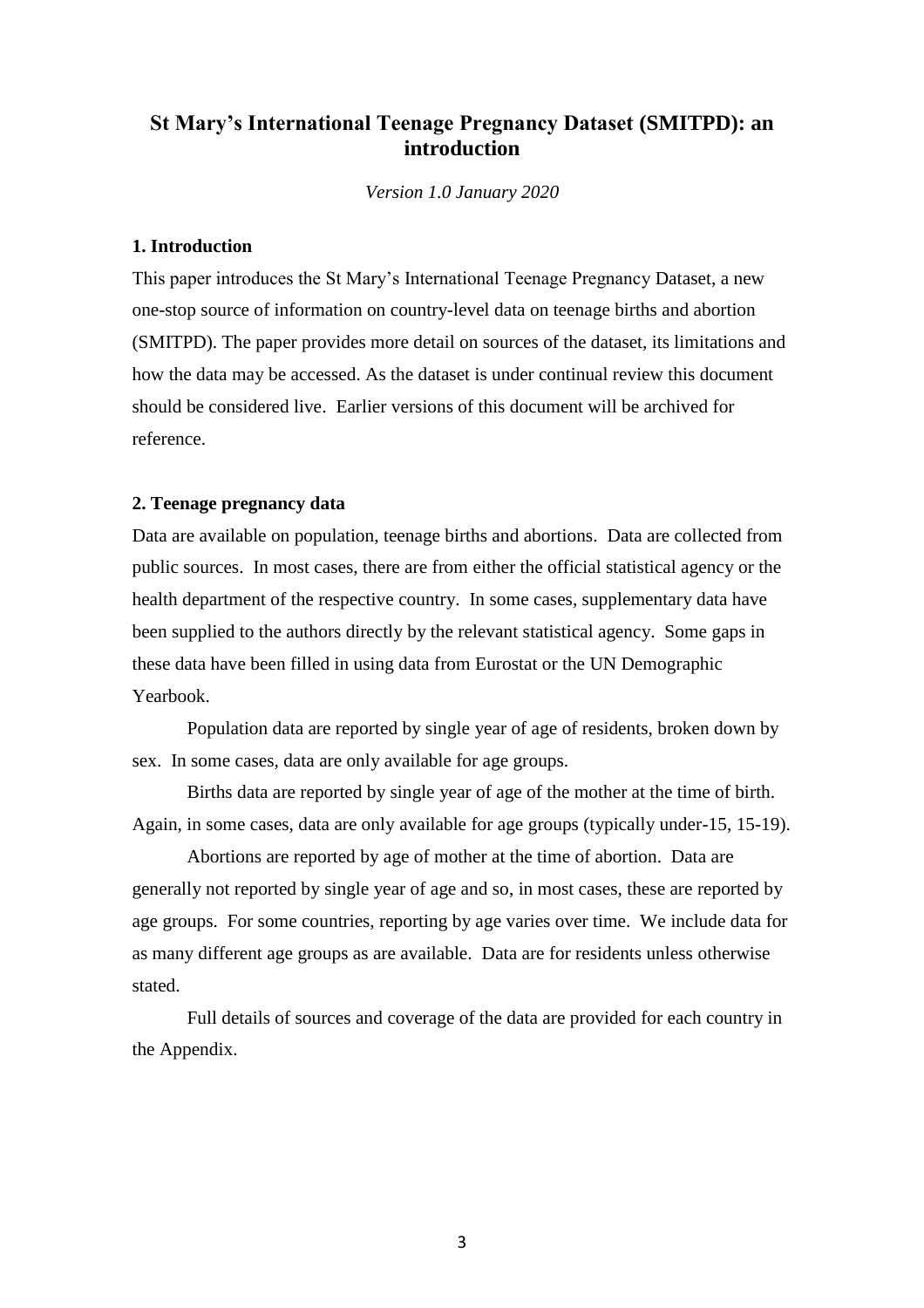#### **3. Sample of countries**

We use OECD countries as the basis of our sample along with a few additional European countries that are not OECD members but for which relevant data are available.

A few countries provide particular challenges due to federal structures in which sexual health policy and, sometimes, abortion data reporting vary considerably across constituent parts of the nation state. Our treatment of these cases varies according to the specific context as follows:

- Australia and Canada: in both these cases, birth data are available at the national level, whilst abortion data are available only for certain states. We collect data at both state and, where possible, national level.
- UK: sexual health policy varies considerably between the constituent countries, with the most striking difference being found in Northern Ireland where abortion is largely illegal. Data availability is relatively good for each of the constituent countries of the UK and so we treat the UK as three separate entities: England and Wales, Scotland and Northern Ireland.<sup>1</sup>
- USA: we exclude the USA for two reasons. First many policies relating to adolescent sexual health are subject to devolved decision-making and, hence, vary by state. Second, the collection of abortion data also varies from state to state with some states not reporting any official abortion data at all.

#### **4. Time period**

Availability of data varies considerably across countries. Where possible, we collect data on an annual basis from 1990 to the latest available year. Where data are easily available before 1990, we include earlier years.

#### **5. Data Access**

-

Access to the SMITPD is provided free of charge to academic researchers subject to the condition that its use is acknowledged in any published work by citing this document.

<sup>&</sup>lt;sup>1</sup> It would be possible to treat Wales separately from England. Although sexual health policy has been devolved to Wales for some years, other laws (e.g. those on abortion) apply to both countries.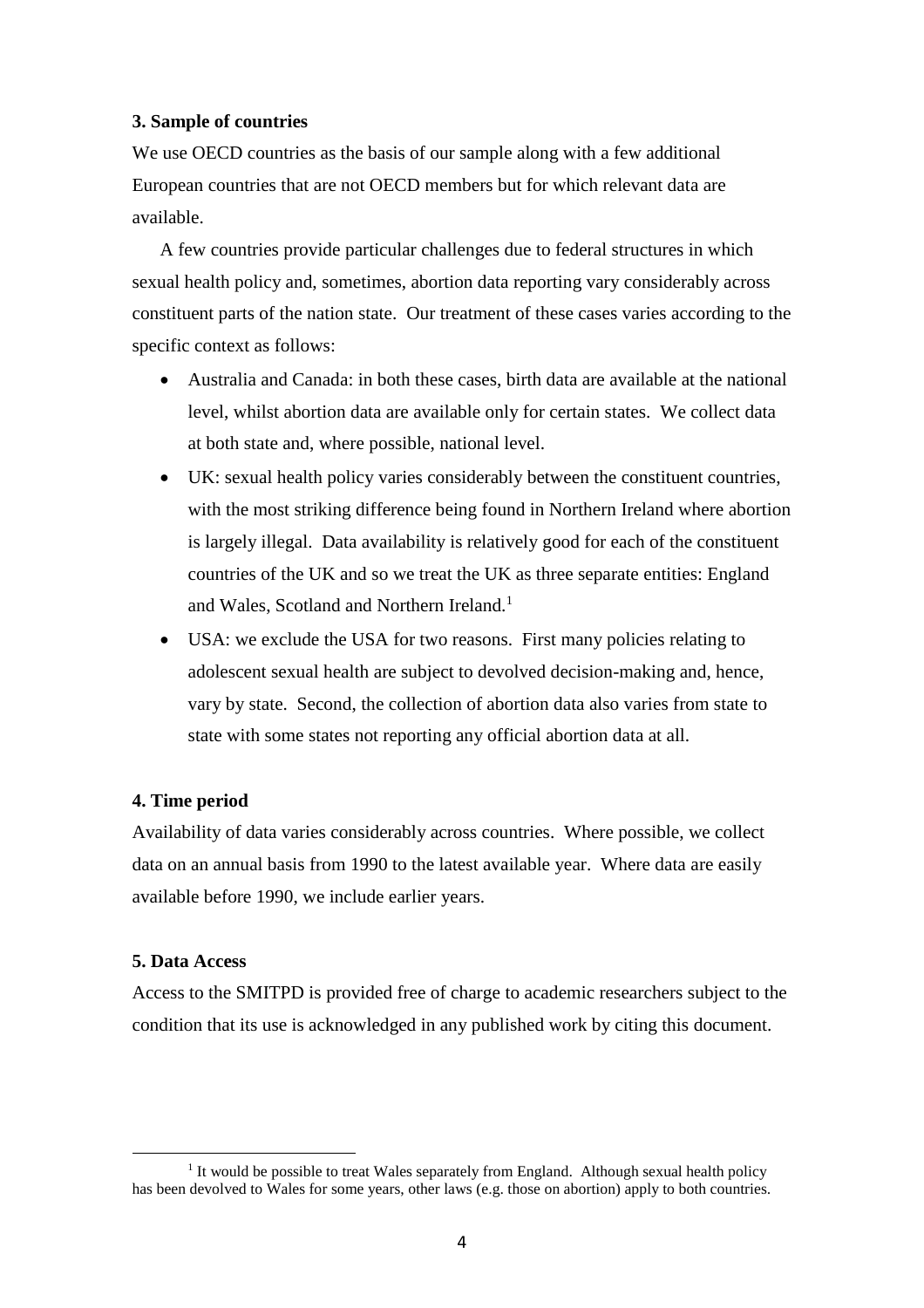Access is available by contacting the corresponding author of this paper. Questions, comments and corrections to the data should also be addressed to the corresponding author.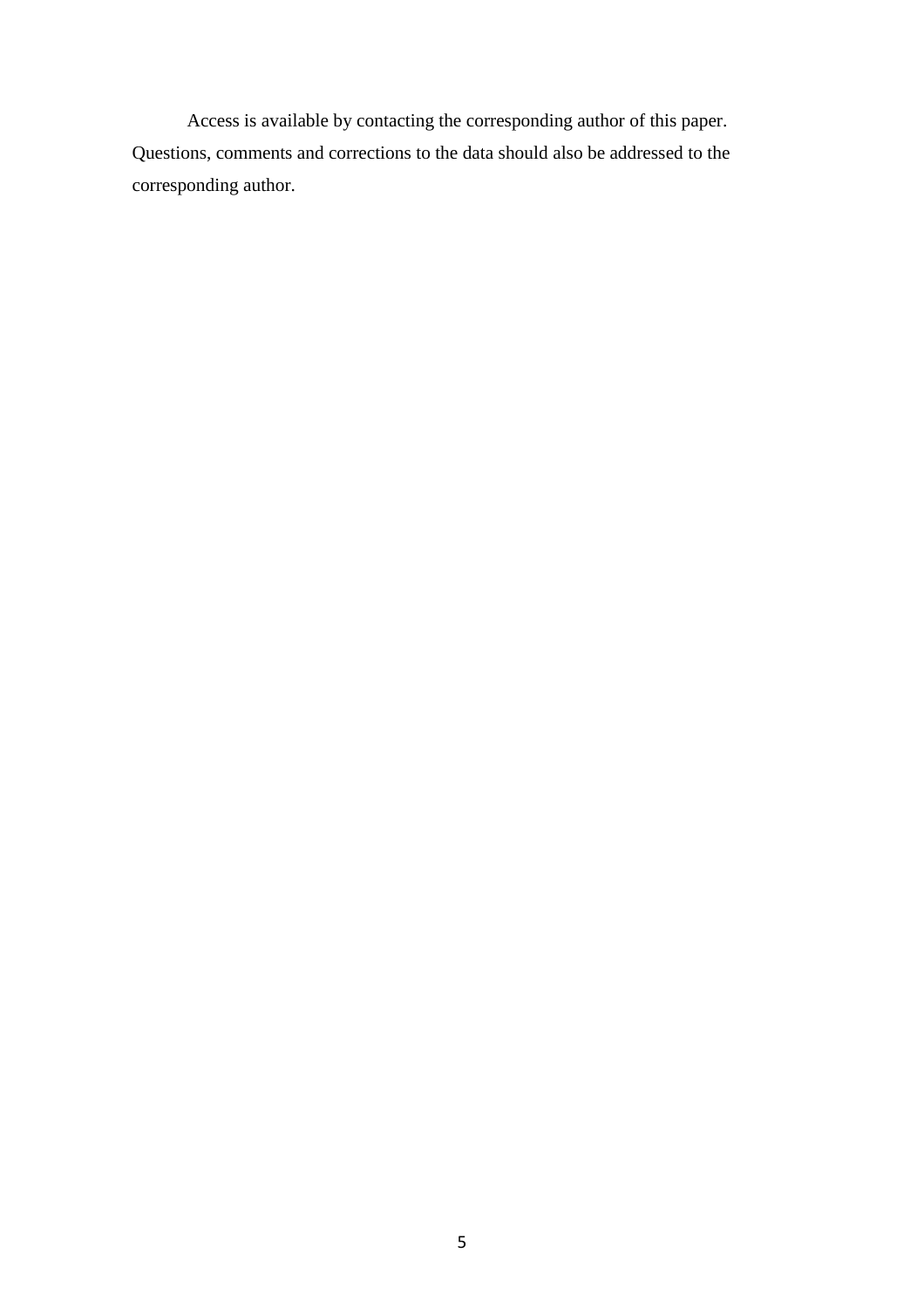## **Appendix: data sources and coverage by country**

#### **Australia**

#### **Population:** Australian Bureau of Statistics

[http://www.abs.gov.au/AUSSTATS/abs@.nsf/DetailsPage/3101.0Sep%202017?OpenD](http://www.abs.gov.au/AUSSTATS/abs@.nsf/DetailsPage/3101.0Sep%202017?OpenDocument) [ocument](http://www.abs.gov.au/AUSSTATS/abs@.nsf/DetailsPage/3101.0Sep%202017?OpenDocument)

Period: 1971-

Breakdown: single year of age and sex (total, male and female)

**Abortions:** Australian Bureau of Statistics & State Health Departments

Period:

- Australia Central Territory: N/A
- New South Wales: N/A
- Northern Territory:  $N/A$
- South Australia: 2001-
- **Tasmania: N/A**
- $\blacksquare$  Victoria: N/A
- Western Australia: 2002-2015

Breakdown:

- **Australia Central Territory: N/A**
- New South Wales: N/A
- Northern Territory: N/A
- South Australia: single year of age from 11 to 19. Also, under 15, from 20 to 24, from 25 to 30, from 30 to 34, from 35 to 39, from 40 to 45 and over 45 years of age (mothers)

South Australia Health, 'Pregnancy outcome statistics', [https://www.sahealth.sa.gov.au/wps/wcm/connect/public+content/sa+hea](https://www.sahealth.sa.gov.au/wps/wcm/connect/public+content/sa+health+internet/about+us/health+statistics/pregnancy+outcome+statistics) [lth+internet/about+us/health+statistics/pregnancy+outcome+statistics](https://www.sahealth.sa.gov.au/wps/wcm/connect/public+content/sa+health+internet/about+us/health+statistics/pregnancy+outcome+statistics)

- Tasmania: N/A
- Victoria: N/A
- Western Australia: Under 15, from 20 to 24, from 25 to 30, from 30 to 34, from 35 to 39, from 40 to 45, over 45 years of age and unknown age (mothers).

Western Australia Department of Health, 'Reports on induced abortions in Western Australia', [https://ww2.health.wa.gov.au/Reports-and](https://ww2.health.wa.gov.au/Reports-and-publications/Reports-on-induced-abortions-in-Western-Australia)[publications/Reports-on-induced-abortions-in-Western-Australia](https://ww2.health.wa.gov.au/Reports-and-publications/Reports-on-induced-abortions-in-Western-Australia)

**Live births:**

- o Before 2005: UN Demographic Yearbook <https://unstats.un.org/unsd/demographic-social/products/dyb/>
- o Period 2005- : Australian Bureau of Statistics [http://www.abs.gov.au/AUSSTATS/abs@.nsf/DetailsPage/3301.02016?Ope](http://www.abs.gov.au/AUSSTATS/abs@.nsf/DetailsPage/3301.02016?OpenDocument) [nDocument](http://www.abs.gov.au/AUSSTATS/abs@.nsf/DetailsPage/3301.02016?OpenDocument)

Period: 1975-

Breakdown: total, under 16 and 16 to 49 by single year of age (mothers)

### **Austria**

**Population:** Eurostat [http://ec.europa.eu/eurostat/web/population-demography](http://ec.europa.eu/eurostat/web/population-demography-migration-projections/population-data/database)[migration-projections/population-data/database](http://ec.europa.eu/eurostat/web/population-demography-migration-projections/population-data/database)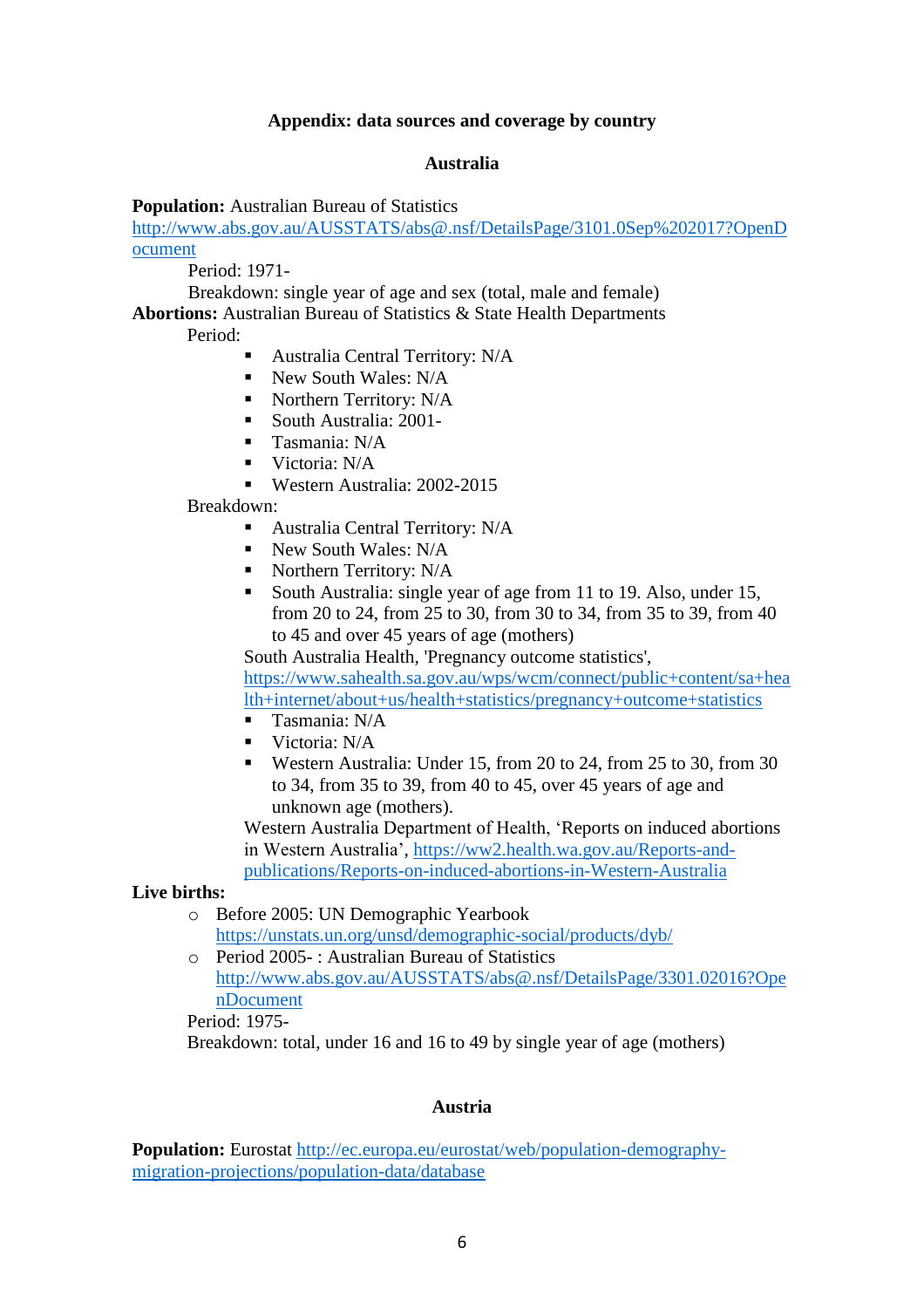Period: 1960- Breakdown: single year of age and sex (total, male and female) **Abortions:** data are unavailable for any period

Period: N/A

Breakdown: N/A

Live births: Eurostat [http://ec.europa.eu/eurostat/web/population-demography](http://ec.europa.eu/eurostat/web/population-demography-migration-projections/births-fertitily-data/database)[migration-projections/births-fertitily-data/database](http://ec.europa.eu/eurostat/web/population-demography-migration-projections/births-fertitily-data/database)

Period: 1960-

Breakdown: Under 15, 15 to 49 by single year of age, over 49 and unknown age (mothers)

### **Belarus**

**Population:** Eurostat [http://ec.europa.eu/eurostat/web/population-demography](http://ec.europa.eu/eurostat/web/population-demography-migration-projections/population-data/database)[migration-projections/population-data/database](http://ec.europa.eu/eurostat/web/population-demography-migration-projections/population-data/database)

Period: 1991-

Breakdown: 1991-2005 (all, 10-14, 15-19 and 20-24) with a gap in 1994-1995 (10-14 years old). 1996- (single year of age and sex: total, male and female) with a gap in 2010.

**Abortions:** Eurostat [http://ec.europa.eu/eurostat/en/web/products-datasets/-](http://ec.europa.eu/eurostat/en/web/products-datasets/-/DEMO_FABORT) [/DEMO\\_FABORT](http://ec.europa.eu/eurostat/en/web/products-datasets/-/DEMO_FABORT)

Period: 1993-

Breakdown: Under 15, from 20 to 24, from 25 to 30, from 30 to 34, from 35 to 39, from 40 to 44, from 45 to 49 and over 49 years of age (mothers). Note that some age group data are missing in certain years.

**Live births:** Eurostat [http://ec.europa.eu/eurostat/web/population-demography](http://ec.europa.eu/eurostat/web/population-demography-migration-projections/births-fertitily-data/database)[migration-projections/births-fertitily-data/database](http://ec.europa.eu/eurostat/web/population-demography-migration-projections/births-fertitily-data/database)

Period: 1990-

Breakdown: 1990-2005 (under 20 and from 20 to 24 years of age). 2006- (under 15 and from 15 to 52 by single year of age)

## **Belgium**

**Population:** Eurostat [http://ec.europa.eu/eurostat/web/population-demography](http://ec.europa.eu/eurostat/web/population-demography-migration-projections/population-data/database)[migration-projections/population-data/database](http://ec.europa.eu/eurostat/web/population-demography-migration-projections/population-data/database)

Period: 1960-

Breakdown: single year of age and sex (total, male and female)

**Abortions:** Federal Public Service<https://consultativebodies.health.belgium.be/en>

Note: the Statistics Office and the Health Ministry have confirmed that since 2011, abortion data are no longer collected.

Period: 1993-2011

Breakdown: Under 15, from 15 to 19 by single year of age, from 20 to 24, from 25 to 29, from 30 to 34, from 35 to 39, from 40 to 44, from 45 to 49, over 49 and unknown age (mothers)

**Live births:** Eurostat [http://ec.europa.eu/eurostat/web/population-demography](http://ec.europa.eu/eurostat/web/population-demography-migration-projections/births-fertitily-data/database)[migration-projections/births-fertitily-data/database](http://ec.europa.eu/eurostat/web/population-demography-migration-projections/births-fertitily-data/database)

Period: 1989-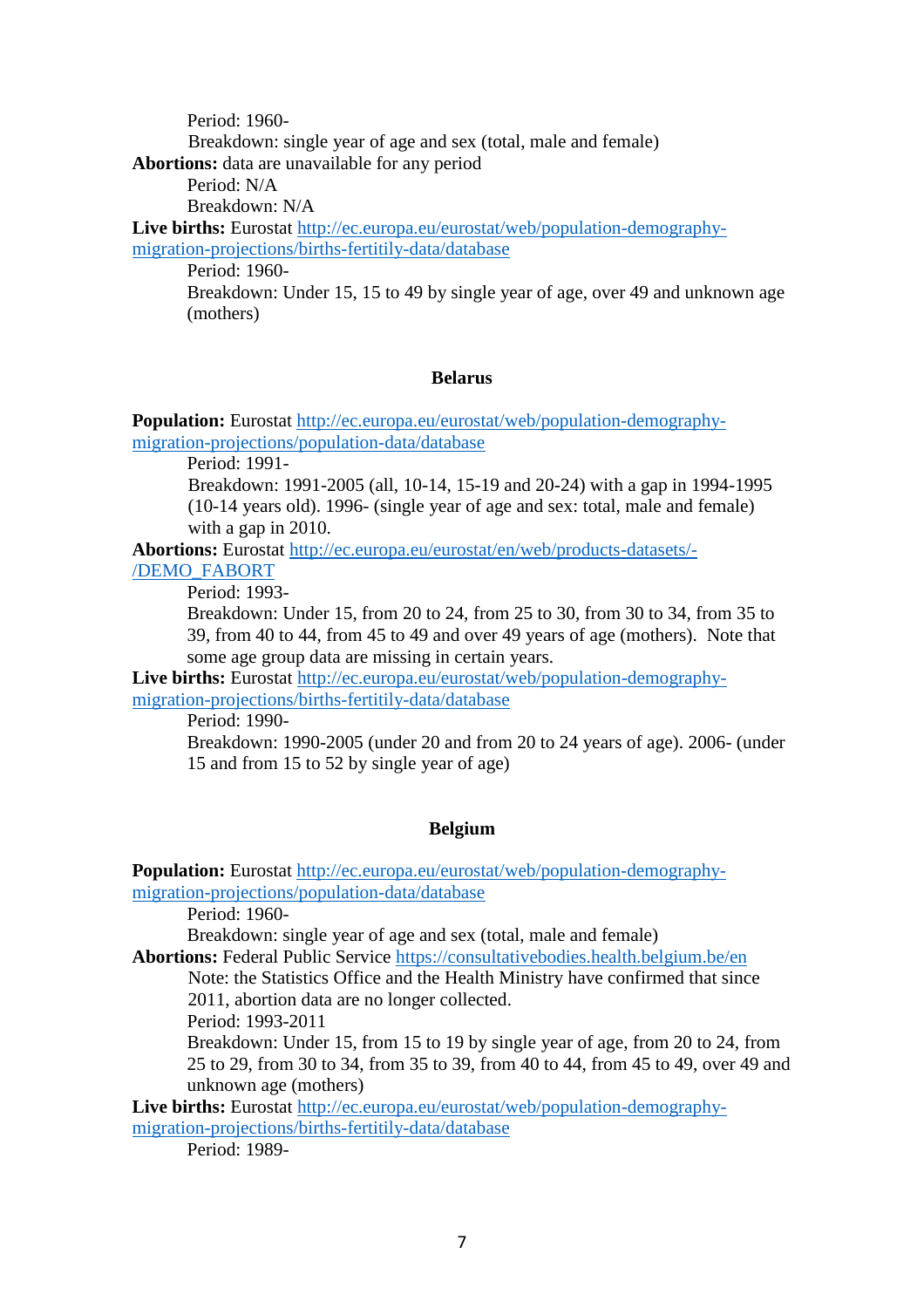Breakdown: total, under 15, from 15 to 49 by single year of age, over 49 and unknown age (mothers)

## **Bulgaria**

**Population:** Eurostat [http://ec.europa.eu/eurostat/web/population-demography](http://ec.europa.eu/eurostat/web/population-demography-migration-projections/population-data/database)[migration-projections/population-data/database](http://ec.europa.eu/eurostat/web/population-demography-migration-projections/population-data/database)

Period: 1960-

Breakdown: single year of age and sex (total, male and female) **Abortions:** Eurostat [http://ec.europa.eu/eurostat/en/web/products-datasets/-](http://ec.europa.eu/eurostat/en/web/products-datasets/-/DEMO_FABORT) [/DEMO\\_FABORT](http://ec.europa.eu/eurostat/en/web/products-datasets/-/DEMO_FABORT)

Period: 1990-

Breakdown: 1990-1994: Under 15, from 15 to 19 and from 20 to 24. 1995- : Under 15, from 15 to 19 and from 20 to 24, from 25 to 29, from 30 to 34, from 35 to 39, from 40 to 44, from 45 to 49, over 49 and unknown age (mothers). Gap in 1998 (total and under 20 years of age available only)

**Live births:** Eurostat [http://ec.europa.eu/eurostat/web/population-demography](http://ec.europa.eu/eurostat/web/population-demography-migration-projections/births-fertitily-data/database)[migration-projections/births-fertitily-data/database](http://ec.europa.eu/eurostat/web/population-demography-migration-projections/births-fertitily-data/database)

Period: 1990-

Breakdown: 1990-1995: total, under 15, from 15 to 19 and from 20 to 24. 1995- : total, under 15, from 15 to 49 by single year of age, over 49 and unknown age (mothers)

## **Canada**

**Population:** Statistics Canada

[http://www5.statcan.gc.ca/cansim/a26?lang=eng&retrLang=eng&id=0510001&&patter](http://www5.statcan.gc.ca/cansim/a26?lang=eng&retrLang=eng&id=0510001&&pattern=&stByVal=1&p1=1&p2=37&tabMode=dataTable&csid=) [n=&stByVal=1&p1=1&p2=37&tabMode=dataTable&csid=](http://www5.statcan.gc.ca/cansim/a26?lang=eng&retrLang=eng&id=0510001&&pattern=&stByVal=1&p1=1&p2=37&tabMode=dataTable&csid=)

Period: 1971-

Breakdown: single year of age and sex (total, male and female)

## **Abortions:**

- o Period 1983-2006: Statistics Canada: [http://www5.statcan.gc.ca/cansim/a26?lang=eng&retrLang=eng&id=106900](http://www5.statcan.gc.ca/cansim/a26?lang=eng&retrLang=eng&id=1069002&&pattern=&stByVal=1&p1=1&p2=37&tabMode=dataTable&csid=) [2&&pattern=&stByVal=1&p1=1&p2=37&tabMode=dataTable&csid=](http://www5.statcan.gc.ca/cansim/a26?lang=eng&retrLang=eng&id=1069002&&pattern=&stByVal=1&p1=1&p2=37&tabMode=dataTable&csid=)
- o Period 2007- : Canadian Institute for Health Information (CIHI): [https://www.cihi.ca/en/access-data](https://www.cihi.ca/en/access-data-reports/results?query=abortion&Search+Submit=)[reports/results?query=abortion&Search+Submit=](https://www.cihi.ca/en/access-data-reports/results?query=abortion&Search+Submit=) Data complemented by reports from individual provinces.

*Alberta:*

Period: 1992-

Breakdown: 1992-2014 (total, under 20, from 20 to 24, from 25 to 29, from 30 to 34, from 35 to 39, over 39 and unknown). Gap in data in 2006. 2015- (total, under 18, from 18 to 24, from 25 to 29, from 30 to 34, over 34 and unknown).

*British Columbia:*

Period: 1992-

Breakdown: 1992-2005 (total, under 20, from 20 to 24, from 25 to 29, from 30 to 34, from 35 to 39, over 39 and unknown). Gap from 2006 to 2014. 2015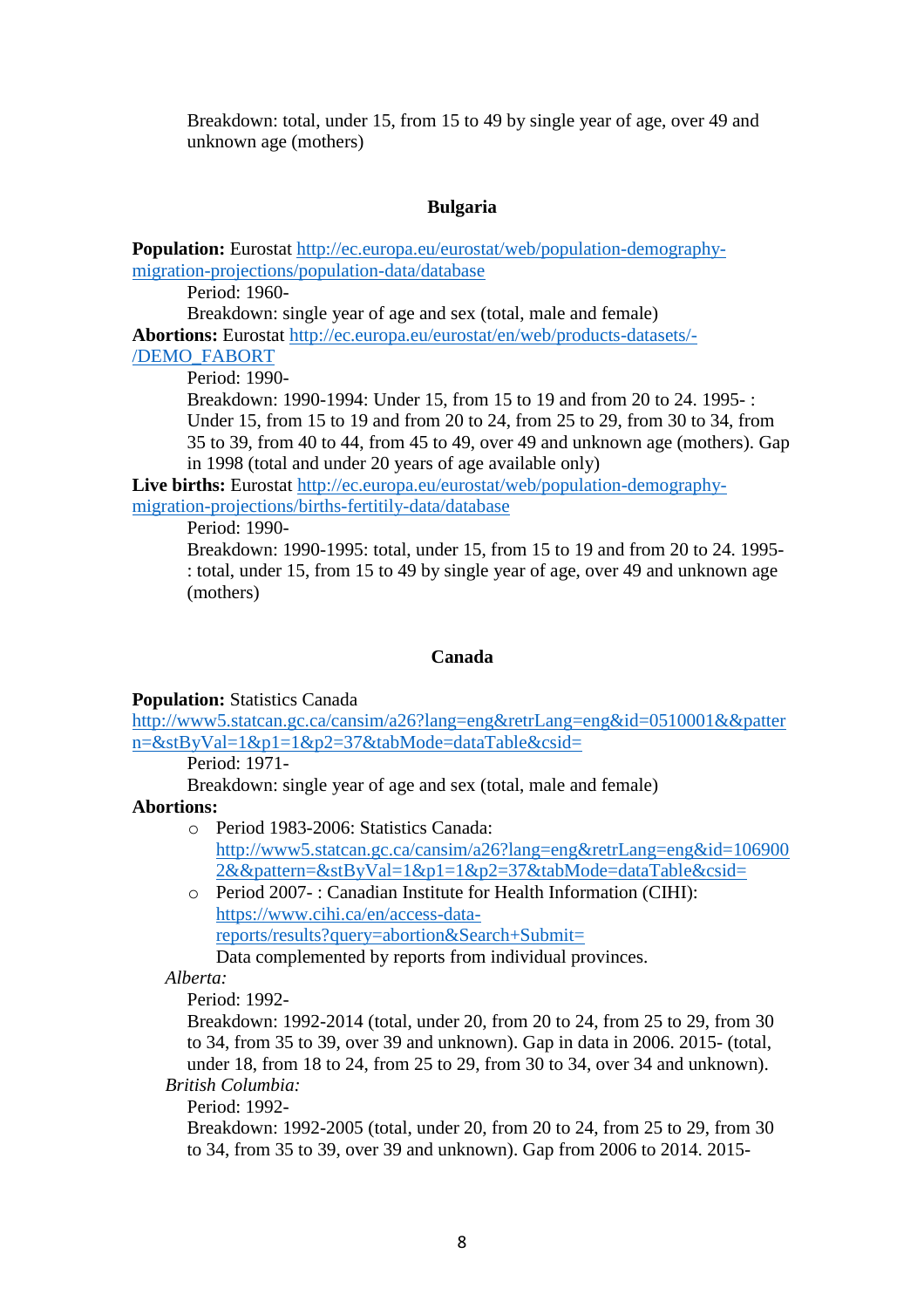(total, under 18, from18 to 24, from 25 to 29, from 30 to 34, over 34 and unknown).

*Ontario:*

Period: 1992-

Breakdown: 1992-2014 (total, under 20, from 20 to 24, from 25 to 29, from 30 to 34, from 35 to 39, over 39 and unknown). Gap in data in 2006. 2015- (total, under 18, from 18 to 24, from 25 to 29, from 30 to 34, over 34 and unknown). *Quebec:*

Period: 1992-

Breakdown: 1992-2014 (total, under 20, from 20 to 24, from 25 to 29, from 30 to 34, from 35 to 39, over 39 and unknown). Gap in data in 2006. 2015- (total, under 18, from 18 to 24, from 25 to 29, from 30 to 34, over 34 and unknown).

**Live births:** Statistics Canada: Statistics Canada:

[http://www5.statcan.gc.ca/cansim/a26?lang=eng&retrLang=eng&id=1069002&&patter](http://www5.statcan.gc.ca/cansim/a26?lang=eng&retrLang=eng&id=1069002&&pattern=&stByVal=1&p1=1&p2=37&tabMode=dataTable&csid=) [n=&stByVal=1&p1=1&p2=37&tabMode=dataTable&csid=](http://www5.statcan.gc.ca/cansim/a26?lang=eng&retrLang=eng&id=1069002&&pattern=&stByVal=1&p1=1&p2=37&tabMode=dataTable&csid=)

*Alberta:*

Period: 1991-

Breakdown: total, under 15, from 15 to 19, from 20 to 24, from 25 to 29, from 30 to 34, from 35 to 39, from 40 to 44, over 44 and unknown age (mother). From 2001 to 2005 also from 15 to 17 and from 18 to 19 years of age.

*British Columbia:*

Period: 1991-

Breakdown: total, under 15, from 15 to 19, from 20 to 24, from 25 to 29, from 30 to 34, from 35 to 39, from 40 to 44, over 44 and unknown age (mother). From 2001 to 2005 also from 15 to 17 and from 18 to 19 years of age.

*Ontario:*

Period: 1991-

Breakdown: total, under 15, from 15 to 19, from 20 to 24, from 25 to 29, from 30 to 34, from 35 to 39, from 40 to 44, over 44 and unknown age (mother). From 2001 to 2005 also from 15 to 17 and from 18 to 19 years of age.

# *Quebec:*

Period: 1991-

Breakdown: total, under 15, from 15 to 19, from 20 to 24, from 25 to 29, from 30 to 34, from 35 to 39, from 40 to 44, over 44 and unknown age (mother). From 2001 to 2005 also from 15 to 17 and from 18 to 19 years of age.

#### **Chile**

**Population:** Department of Statistics and Health [http://www.deis.cl/estadisticas](http://www.deis.cl/estadisticas-poblacion/)[poblacion/](http://www.deis.cl/estadisticas-poblacion/)

Period: 1990-

Breakdown: 1990-2001 (total, 10-14, 15-19, 20-24) and 2002- (every 5 years from 0 to 79 and sex: total, male and female)

### **Abortions:** N/A

**Live births:** Department of Statistics and Health [http://www.deis.cl/estadisticas](http://www.deis.cl/estadisticas-natalidad/)[natalidad/](http://www.deis.cl/estadisticas-natalidad/)

Period: 1990-

Breakdown: Under 15, from 15 to 19, under 24, from 20 to 34, over 34 and unknown year of age (mothers)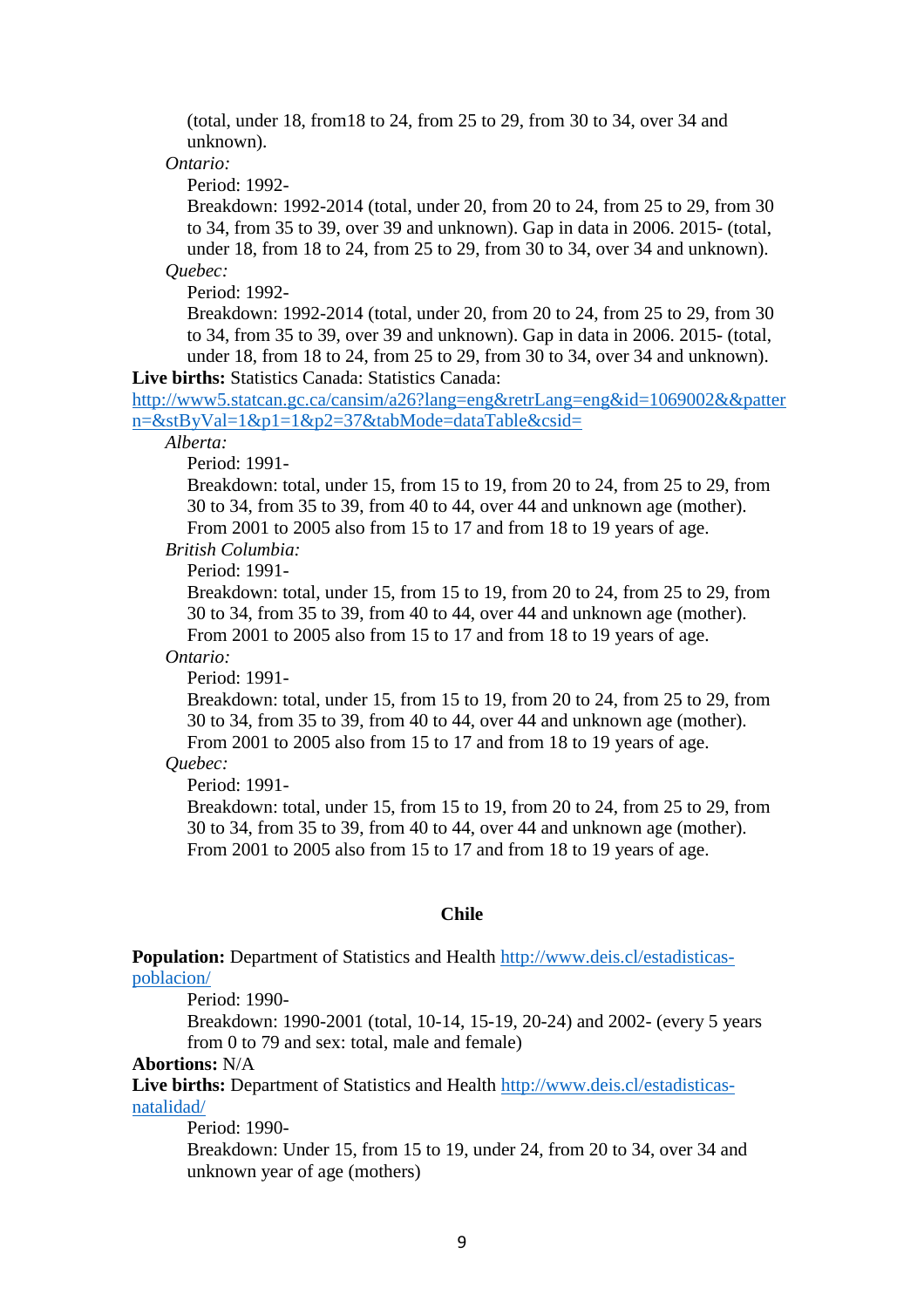#### **Croatia**

**Population:** Croatian Bureau of Statistics [https://www.dzs.hr/default\\_e.htm](https://www.dzs.hr/default_e.htm) Period: 1981-

Breakdown: 1981-1990 (total), 1991(total and female from 10 to 14, 15 to 19 and 20 to 24), 1992-1994 (total), 1995-2000 (total and female from 10 to 14, 15 to 19 and 20 to 24), 2001- by single year of age (total, male and female).

**Abortions:** Croatian Institute of Public Health [https://www.hzjz.hr/en/statistical](https://www.hzjz.hr/en/statistical-data/croatian-health-statistics-yearbook-2016-tabular-data/)[data/croatian-health-statistics-yearbook-2016-tabular-data/](https://www.hzjz.hr/en/statistical-data/croatian-health-statistics-yearbook-2016-tabular-data/)

Period: 1990-

Breakdown: 1990-1991 (total). 1992-1996 (total, under 15, from 15 to 19 and from 20 to 24) except 1993 (total and under 20). 1997-1999 (total, under 15, from 15 to 19, from 20 to 24, from 25 to 29, from 30 to 34, from 35 to 39, from 40 to 44 and unknown). 2000-2016 (total, under 15, from 15 to 16, from 17 to 19, from 15 to 19, from 20 to 24, from 25 to 29, from 30 to 34, from 35 to 39, from 40 to 44, from 45 to 49, over 49 and unknown)

Live births: Croatian Bureau of Statistics [https://www.dzs.hr/default\\_e.htm](https://www.dzs.hr/default_e.htm) Period: 1990-

Breakdown: 1990-1997 (under 15, from 15 to 19, from 20 to 24) except 1993 (under 20). 1998- (total, under 15, from 15 to 49 by single year of age, over 49 and unknown)

### **Cyprus**

**Population:** Eurostat [http://ec.europa.eu/eurostat/web/population-demography](http://ec.europa.eu/eurostat/web/population-demography-migration-projections/population-data/database)[migration-projections/population-data/database](http://ec.europa.eu/eurostat/web/population-demography-migration-projections/population-data/database)

Period: 1961-

Breakdown: 1961-1992 (total male and female) with the exception of 1982 (single year of age total, male and female) and 1992 (female population from 10 to 14, from 15 to 19 and from 20 to 24 years of age). 1993- (single year of age: total, male and female)

**Abortions:** data are unavailable for any period.

**Live births:** Eurostat [http://ec.europa.eu/eurostat/web/population-demography](http://ec.europa.eu/eurostat/web/population-demography-migration-projections/births-fertitily-data/database)[migration-projections/births-fertitily-data/database](http://ec.europa.eu/eurostat/web/population-demography-migration-projections/births-fertitily-data/database)

Period: 1961-

Breakdown: 1961-1986 (total). 1986- (total, under 15, from 15 to 49 by single year of age, over 49 and unknown)

### **Czech Republic**

**Population:** Eurostat [http://ec.europa.eu/eurostat/web/population-demography](http://ec.europa.eu/eurostat/web/population-demography-migration-projections/population-data/database)[migration-projections/population-data/database](http://ec.europa.eu/eurostat/web/population-demography-migration-projections/population-data/database)

Period: 1960-

Breakdown: single year of age (total, male and female)

**Abortions:** Czech Statistical Office CZSO:<https://www.czso.cz/csu/czso/home> and Eurostat [http://ec.europa.eu/eurostat/en/web/products-datasets/-/DEMO\\_FABORT](http://ec.europa.eu/eurostat/en/web/products-datasets/-/DEMO_FABORT)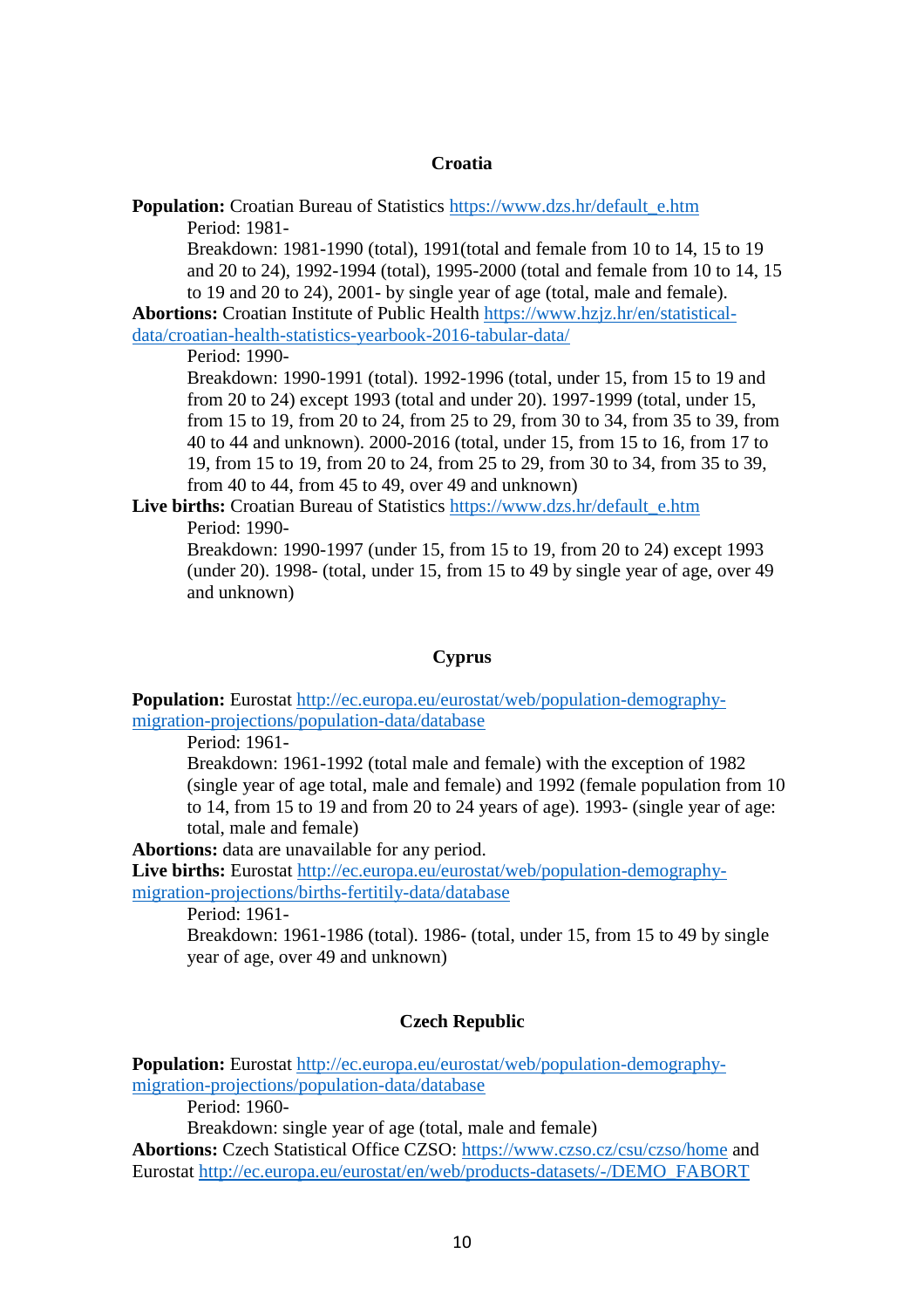Period: 1990-

Breakdown: 1990-1994 (total) except 1994 (also under 15, from 15 to 19 and from 20 to 24). 1994- (total, under 15, from 15 to 19, from 20 to 24, from 25 to 29, from 30 to 34, from 35 to 39, from 40 to 44, from 45 to 49 and over 49)

**Live births:** Czech Statistical Office CZSO:<https://www.czso.cz/csu/czso/home> and Eurostat [http://ec.europa.eu/eurostat/web/population-demography-migration](http://ec.europa.eu/eurostat/web/population-demography-migration-projections/births-fertitily-data/database)[projections/births-fertitily-data/database](http://ec.europa.eu/eurostat/web/population-demography-migration-projections/births-fertitily-data/database)

Period: 1990-

Breakdown: 1990 (under 20). 1991-1994 (under 15, from 15 to 19 and from 20 to 24). 1995- (total, under 15, from 15 to 49 by single year of age, and over 49)

### **Denmark**

**Population:** Eurostat [http://ec.europa.eu/eurostat/web/population-demography](http://ec.europa.eu/eurostat/web/population-demography-migration-projections/population-data/database)[migration-projections/population-data/database](http://ec.europa.eu/eurostat/web/population-demography-migration-projections/population-data/database)

Period: 1960-

Breakdown: single year of age (total, male and female)

**Abortions:** Statistics Denmark<http://www.statbank.dk/statbank5a/default.asp?w=1600> Period: 1990-

Breakdown: 1990-1994 (total). 1995- (total, under 20, from 20 to 24, from 25 to 29, from 30 to 34, from 34 to 39, from 40 to 44, over 45 and unknown)

**Live births:** Statistics Denmark

<http://www.statbank.dk/statbank5a/default.asp?w=1600>

Period: 1973-

Breakdown: total and from 12 to 61 by single year of age.

### **England & Wales**

#### **Population:** Office for National Statistics

<https://www.ons.gov.uk/peoplepopulationandcommunity>

Period: 1961-

Breakdown: single year of age (total, male and female)

#### **Abortions:**

- o Period 1995-2010: Department of Health [http://webarchive.nationalarchives.gov.uk/20130123231223/http://www.dh.](http://webarchive.nationalarchives.gov.uk/20130123231223/http:/www.dh.gov.uk/en/Publicationsandstatistics/Statistics/StatisticalWorkAreas/Statisticalpublichealth/index.htm) [gov.uk/en/Publicationsandstatistics/Statistics/StatisticalWorkAreas/Statistica](http://webarchive.nationalarchives.gov.uk/20130123231223/http:/www.dh.gov.uk/en/Publicationsandstatistics/Statistics/StatisticalWorkAreas/Statisticalpublichealth/index.htm) [lpublichealth/index.htm](http://webarchive.nationalarchives.gov.uk/20130123231223/http:/www.dh.gov.uk/en/Publicationsandstatistics/Statistics/StatisticalWorkAreas/Statisticalpublichealth/index.htm)
- o Period 2011- : Office for National Statistics [https://www.gov.uk/government/collections/abortion-statistics-for-england](https://www.gov.uk/government/collections/abortion-statistics-for-england-and-wales)[and-wales](https://www.gov.uk/government/collections/abortion-statistics-for-england-and-wales)

Period: 1990-

Breakdown: 1990-2001 (total, under 15, from 15 to 19 by single year of age, from 20 to 24, from 25 to 29, from 30 to 34, from 35 to 39, from 40 to 44, over 44 and unknown). 2002 to (total, under 14, from 14 to 49 by single year of age, over 49 and unknown)

### **Live births:**

o Period 1980-1999: Office for National Statistics [https://www.ons.gov.uk/peoplepopulationandcommunity/birthsdeathsandma](https://www.ons.gov.uk/peoplepopulationandcommunity/birthsdeathsandmarriages/livebirths/adhocs/008070livebirthsbyageofmotherandfather1980to1999englandandwales)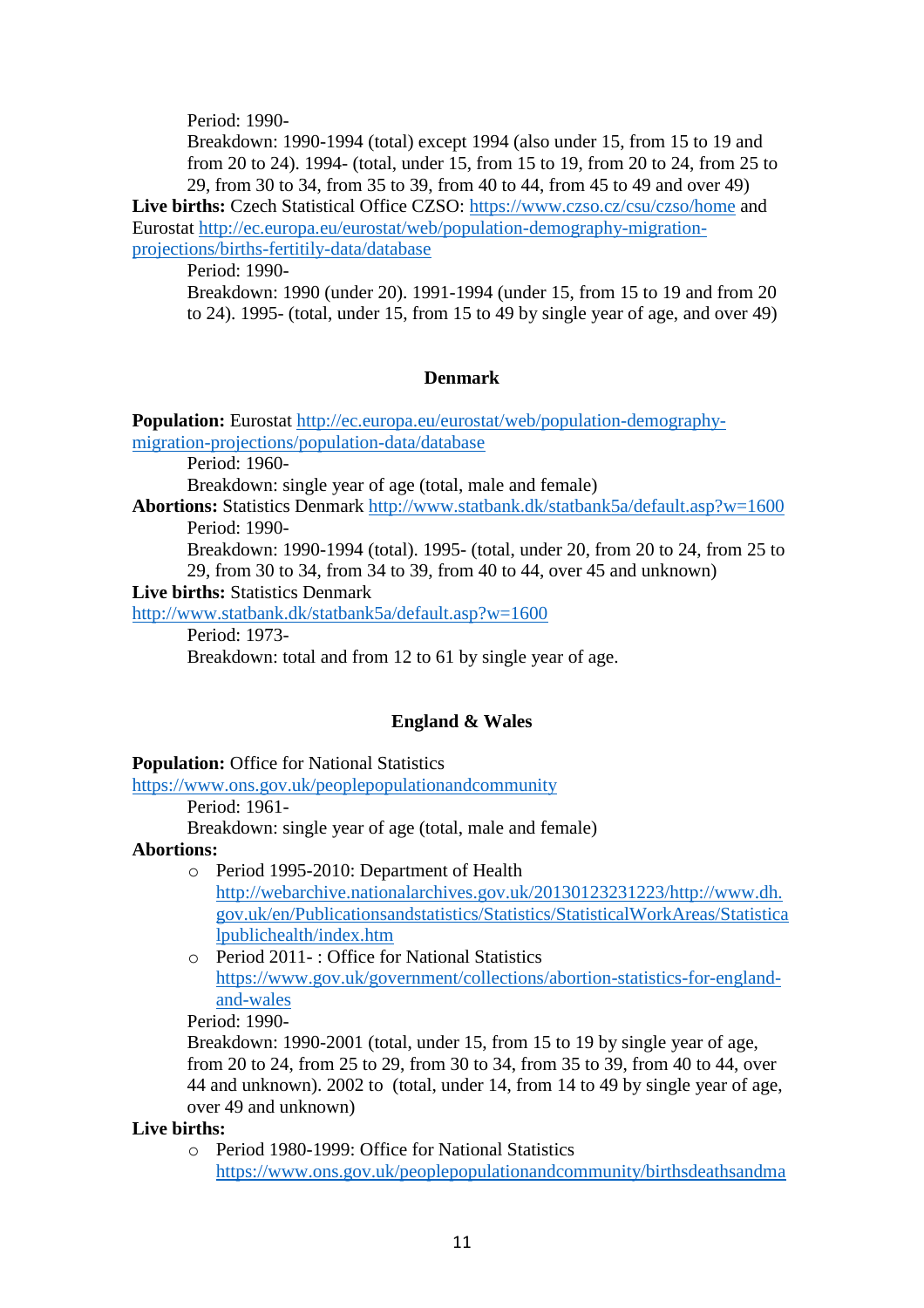[rriages/livebirths/adhocs/008070livebirthsbyageofmotherandfather1980to19](https://www.ons.gov.uk/peoplepopulationandcommunity/birthsdeathsandmarriages/livebirths/adhocs/008070livebirthsbyageofmotherandfather1980to1999englandandwales) [99englandandwales](https://www.ons.gov.uk/peoplepopulationandcommunity/birthsdeathsandmarriages/livebirths/adhocs/008070livebirthsbyageofmotherandfather1980to1999englandandwales)

o Period 2000- : Office for National Statistics [https://www.ons.gov.uk/peoplepopulationandcommunity/birthsdeathsandma](https://www.ons.gov.uk/peoplepopulationandcommunity/birthsdeathsandmarriages/livebirths/adhocs/008072livebirthsbyageofmotherandfather2000to2016englandandwales) [rriages/livebirths/adhocs/008072livebirthsbyageofmotherandfather2000to20](https://www.ons.gov.uk/peoplepopulationandcommunity/birthsdeathsandmarriages/livebirths/adhocs/008072livebirthsbyageofmotherandfather2000to2016englandandwales) [16englandandwales](https://www.ons.gov.uk/peoplepopulationandcommunity/birthsdeathsandmarriages/livebirths/adhocs/008072livebirthsbyageofmotherandfather2000to2016englandandwales)

Period: 1980-

Breakdown: total and from under 15 to 44 by single year of age, and over 44

## **Estonia**

## **Population:** Eurostat [http://ec.europa.eu/eurostat/en/web/products-datasets/-](http://ec.europa.eu/eurostat/en/web/products-datasets/-/DEMO_PJAN) [/DEMO\\_PJAN](http://ec.europa.eu/eurostat/en/web/products-datasets/-/DEMO_PJAN)

Period: 1960-

Breakdown: single year of age (total, male and female)

## **Abortions:**

- o Period 1984-2006: UN Demographic Yearbook
- o Period 2007- : Estonian National Institute for Health Development [http://www.tai.ee/en/r-and-d/registers/estonian-medical-birth-registry-and](http://www.tai.ee/en/r-and-d/registers/estonian-medical-birth-registry-and-estonian-abortion-registry/statistical-data-of-embr-and-ear)[estonian-abortion-registry/statistical-data-of-embr-and-ear](http://www.tai.ee/en/r-and-d/registers/estonian-medical-birth-registry-and-estonian-abortion-registry/statistical-data-of-embr-and-ear)

Period: 1984-

Breakdown: 1984-1995 (total). 1996- (under 15, from 15 to 17, from 15 to 19, from 20 to 24, from 25 to 29, from 30 to 34, from 35 to 39, from 40 to 44, from 45 to 49, over 49 and unknown)

**Live births:** Eurostat [http://ec.europa.eu/eurostat/web/population-demography](http://ec.europa.eu/eurostat/web/population-demography-migration-projections/births-fertitily-data/database)[migration-projections/births-fertitily-data/database](http://ec.europa.eu/eurostat/web/population-demography-migration-projections/births-fertitily-data/database)

Period: 1989-

Breakdown: total, under 15, from 15 to 49 by single year of age, over 49 and unknown

## **Finland**

**Population:** Eurostat [http://ec.europa.eu/eurostat/en/web/products-datasets/-](http://ec.europa.eu/eurostat/en/web/products-datasets/-/DEMO_PJAN) [/DEMO\\_PJAN](http://ec.europa.eu/eurostat/en/web/products-datasets/-/DEMO_PJAN)

Period: 1960-

Breakdown: single year of age (total, male and female)

**Abortions:** National Institute for Health and Welfare (Finland)

[https://sampo.thl.fi/pivot/prod/en/ab/kokomaa/fact\\_ab\\_kokomaa#10478.10451.10492.1](https://sampo.thl.fi/pivot/prod/en/ab/kokomaa/fact_ab_kokomaa#10478.10451.10492.10464.10439.10455.10447.10467.10452.) [0464.10439.10455.10447.10467.10452.#](https://sampo.thl.fi/pivot/prod/en/ab/kokomaa/fact_ab_kokomaa#10478.10451.10492.10464.10439.10455.10447.10467.10452.)

Period: 1987-

Breakdown: total, under 15, under 20, from 20 to 24, from 25 to 29, from 30 to 34, from 35 to 39, from 40 to 44, over 44 and unknown

**Live births:** Eurostat [http://ec.europa.eu/eurostat/web/population-demography](http://ec.europa.eu/eurostat/web/population-demography-migration-projections/births-fertitily-data/database)[migration-projections/births-fertitily-data/database](http://ec.europa.eu/eurostat/web/population-demography-migration-projections/births-fertitily-data/database)

Period: 1984-

Breakdown: 1984-1989 (total). 1990- (total, under 15, from 15 to 49 by single year of age, over 49 and unknown)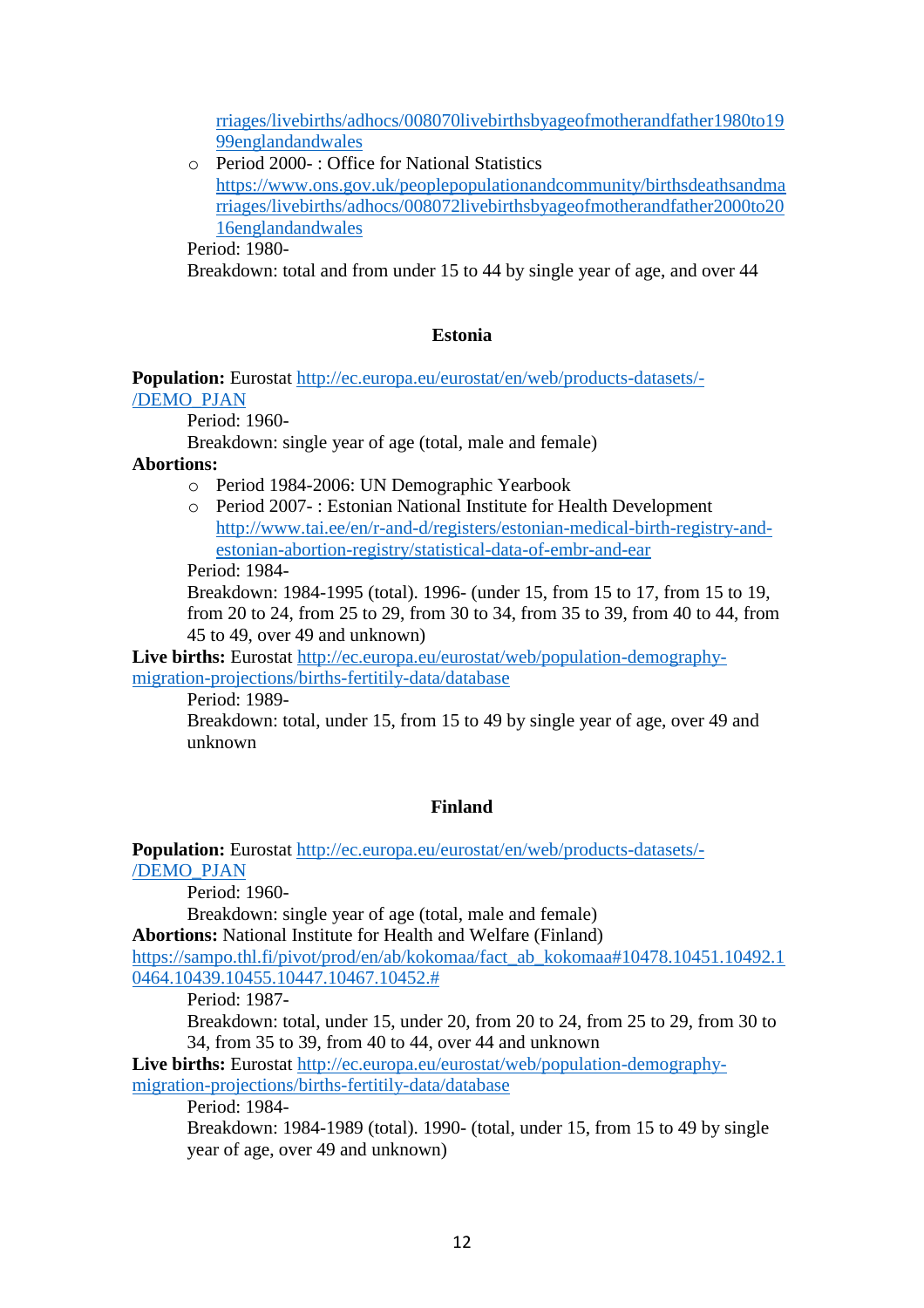### **France**

#### **Population:**

- o Period 1950-2013: Eurostat [http://ec.europa.eu/eurostat/web/population](http://ec.europa.eu/eurostat/web/population-demography-migration-projections/population-data/database)[demography-migration-projections/population-data/database](http://ec.europa.eu/eurostat/web/population-demography-migration-projections/population-data/database)
- o Period 2014- : Institut National de la Statistique et des Études Économiques <https://www.insee.fr/fr/statistiques/1892088?sommaire=1912926> Period: 1950-

Breakdown: single year of age (total, male and female)

**Abortions:** Institut National d'Études Démographiques [https://www.ined.fr/fr/tout-](https://www.ined.fr/fr/tout-savoir-population/chiffres/france/avortements-contraception/avortements/)

[savoir-population/chiffres/france/avortements-contraception/avortements/](https://www.ined.fr/fr/tout-savoir-population/chiffres/france/avortements-contraception/avortements/)

Period: 1990-

Breakdown: total, from 15 to 17, from 18 to 19, from 20 to 24, from 25 to 29, from 30 to 34, from 35 to 39, from 40 to 44, over 44 and unknown

**Live births:** Institute National de la Statistique et des Études Économiques

<https://insee.fr/fr/statistiques/2904770?sommaire=2898646>

Period: 1960-

Breakdown: total, from 13 to 53 by single year of age and over 53

## **Germany**

**Population:** [http://ec.europa.eu/eurostat/en/web/products-datasets/-/DEMO\\_PJAN](http://ec.europa.eu/eurostat/en/web/products-datasets/-/DEMO_PJAN) Period: 1960-

Breakdown: single year of age (total, male and female)

**Abortions:** Source: Federal Statistical Office of Germany (by direct email)

Period: 1991-

Breakdown: 1991-1992 (total). 1993- (total, under 15, from 15 to 17, from 18 to 19, from 20 to 24, from 25 to 29, from 30 to 34, from 35 to 39, from 40 to 44, from 45 to 55 and unknown)

Note: data includes non-residents

## **Live births:**

- o Germany statistics: [www.destatis.de/EN/Home/\\_node.html](http://www.destatis.de/EN/Home/_node.html)
- o Eurostat: [http://ec.europa.eu/eurostat/web/population-demography](http://ec.europa.eu/eurostat/web/population-demography-migration-projections/births-fertitily-data/database)[migration-projections/births-fertitily-data/database](http://ec.europa.eu/eurostat/web/population-demography-migration-projections/births-fertitily-data/database)

Period: 1990-

Breakdown: 1990-1997 (total, under 14, from 14 to 49 by single year of age, over 49 and unknown). 1998- (total, under 15, from 15 to 49 by single year of age, over 49 and unknown)

### **Greece**

**Population:** Eurostat [http://ec.europa.eu/eurostat/web/population-demography](http://ec.europa.eu/eurostat/web/population-demography-migration-projections/population-data/database)[migration-projections/population-data/database](http://ec.europa.eu/eurostat/web/population-demography-migration-projections/population-data/database)

Period: 1961-

Breakdown: single year of age (total, male and female)

**Abortions:** UN Demographic Yearbook

Period: 1987-2011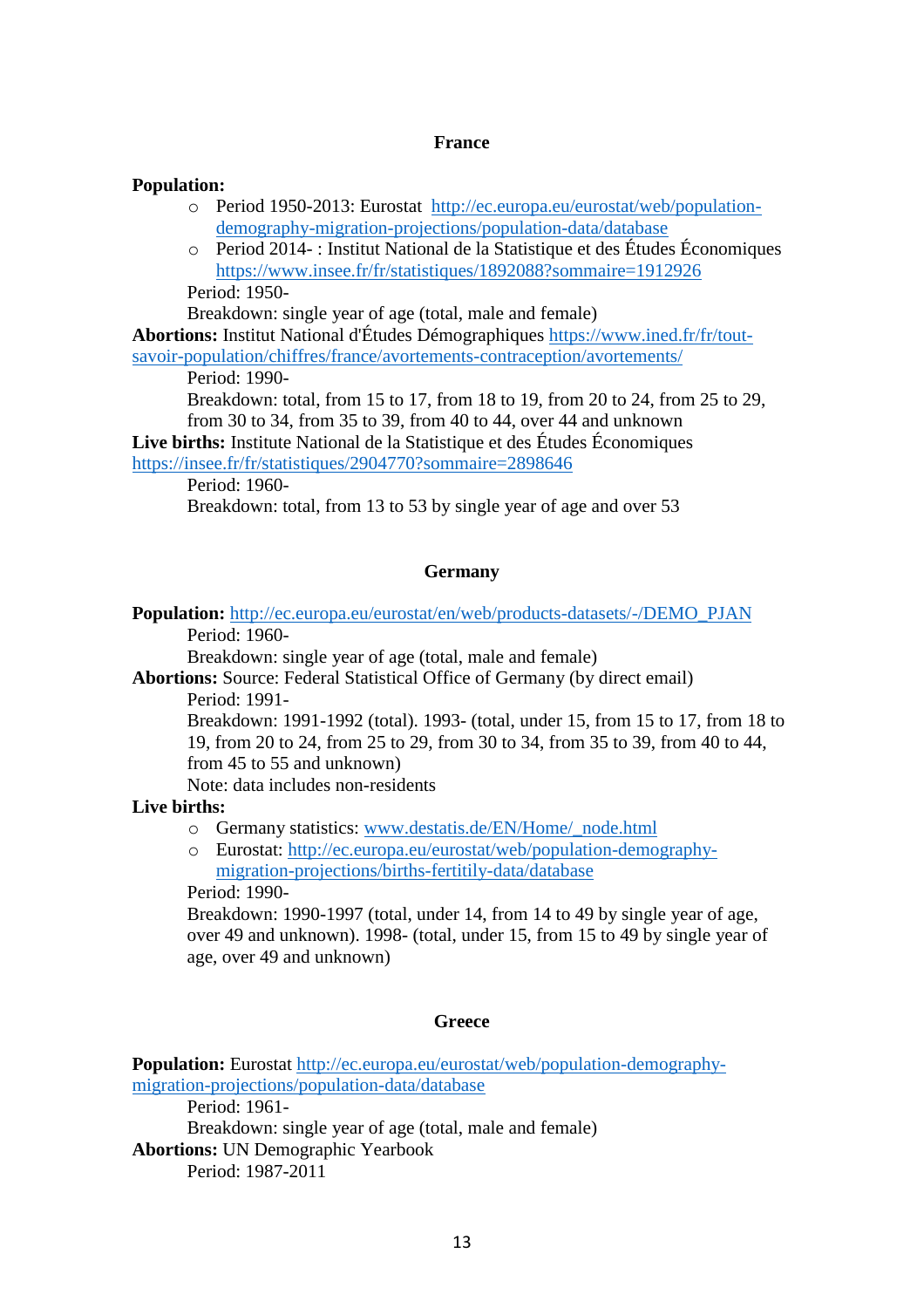Breakdown: 1987-2005 (total). 1990-2011 (total and under 20, with breakdown by under 15 and from 15 to 19 in 1992, 1993, 1994 and 2003), with a gap in 2005. 1996 and 2003 (under 15, from 15 to 19, from 20 to 29, from 30 to 39, from 40 to 49, 50 and unknown)

**Live births:** Eurostat [http://ec.europa.eu/eurostat/web/population-demography](http://ec.europa.eu/eurostat/web/population-demography-migration-projections/births-fertitily-data/database)[migration-projections/births-fertitily-data/database](http://ec.europa.eu/eurostat/web/population-demography-migration-projections/births-fertitily-data/database)

Period: 1990-

Breakdown: 1990-1991 (under 15, from 15 to 19 and from 20 to 24). 1992- (total, under 15, from 15 to 49 by single year of age and over 49)

## **Hungary**

**Population:** Eurostat [http://ec.europa.eu/eurostat/web/population-demography](http://ec.europa.eu/eurostat/web/population-demography-migration-projections/population-data/database)[migration-projections/population-data/database](http://ec.europa.eu/eurostat/web/population-demography-migration-projections/population-data/database)

Period: 1960-

Breakdown: single year of age (total, male and female)

**Abortions:** Hungarian Central Statistical Office http://www.ksh.hu/ and Eurostat [http://ec.europa.eu/eurostat/en/web/products-datasets/-/DEMO\\_FABORT](http://ec.europa.eu/eurostat/en/web/products-datasets/-/DEMO_FABORT)

Period: 1990-

Breakdown: 1990-1994 (total, under 15, from 15 to 19 and from 20 to 24). 1995- (total, under 15, from 15 to 19, from 20 to 24, from 25 to 29, from 30 to 34, from 35 to 39, from 40 to 45, from 45 to 49, over 49 and unknown)

**Live births:** Hungarian Central Statistical Office http://www.ksh.hu/ and Eurostat [http://ec.europa.eu/eurostat/web/population-demography-migration-projections/births](http://ec.europa.eu/eurostat/web/population-demography-migration-projections/births-fertitily-data/database)[fertitily-data/database](http://ec.europa.eu/eurostat/web/population-demography-migration-projections/births-fertitily-data/database)

Period: 1990-

Breakdown: 1990-1993 (total, under 15, from 15 to 19 and from 20 to 24). 1994- (total, under 15, from 15 to 49 by single year of age, over 49 and unknown)

## **Iceland**

### **Population:** Source: Statistics Iceland

[http://px.hagstofa.is/pxen/pxweb/en/Ibuar/Ibuar\\_\\_mannfjoldi\\_\\_1\\_yfirlit\\_\\_yfirlit\\_mannfj](http://px.hagstofa.is/pxen/pxweb/en/Ibuar/Ibuar__mannfjoldi__1_yfirlit__yfirlit_mannfjolda/?rxid=db4c6c10-bab9-4fd6-af29-fdd987f22ec9) [olda/?rxid=db4c6c10-bab9-4fd6-af29-fdd987f22ec9](http://px.hagstofa.is/pxen/pxweb/en/Ibuar/Ibuar__mannfjoldi__1_yfirlit__yfirlit_mannfjolda/?rxid=db4c6c10-bab9-4fd6-af29-fdd987f22ec9)

Period: 1841-

Breakdown: single year of age (total, male and female)

**Abortions:**

o 1982- : TB1.6 Fóstureyðingar 1982-2017 Iceland Directorate of Health Period: 1982-

Breakdown: total, under 15, from 15 to 19, from 20 to 24, from 25 to 29, from 30 to 34, from 35 to 39, from 40 to 44, from 45 to 49, over 45, over 49 and unknown. Gap in1981

**Live births:** Statistics Iceland

[http://px.hagstofa.is/pxen/pxweb/en/Ibuar/Ibuar\\_\\_mannfjoldi\\_\\_1\\_yfirlit\\_\\_yfirlit\\_mannfj](http://px.hagstofa.is/pxen/pxweb/en/Ibuar/Ibuar__mannfjoldi__1_yfirlit__yfirlit_mannfjolda/?rxid=db4c6c10-bab9-4fd6-af29-fdd987f22ec9) [olda/?rxid=db4c6c10-bab9-4fd6-af29-fdd987f22ec9](http://px.hagstofa.is/pxen/pxweb/en/Ibuar/Ibuar__mannfjoldi__1_yfirlit__yfirlit_mannfjolda/?rxid=db4c6c10-bab9-4fd6-af29-fdd987f22ec9)

Period: 1971-

Breakdown: total, under 15, from 15 to 49 by single year of age and over 49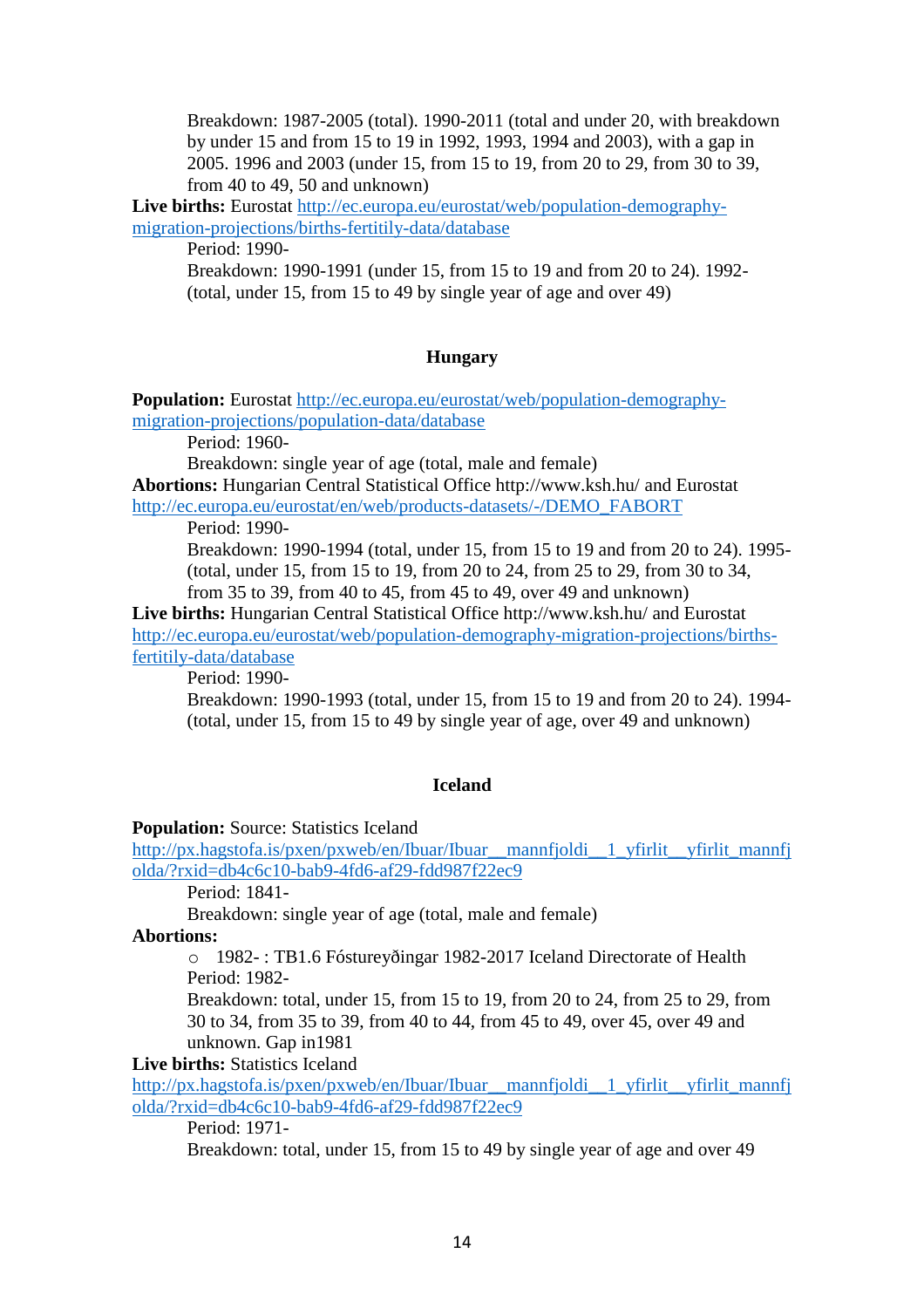#### **Ireland**

**Population:** Eurostat [http://ec.europa.eu/eurostat/web/population-demography](http://ec.europa.eu/eurostat/web/population-demography-migration-projections/population-data/database)[migration-projections/population-data/database](http://ec.europa.eu/eurostat/web/population-demography-migration-projections/population-data/database)

Period: 1986-

Breakdown: single year of age (total, male and female)

**Abortions:** Irish Family Planning Association https://www.ifpa.ie/Hot-

Topics/Abortion/Statistics and [https://www.gov.uk/government/collections/abortion](https://www.gov.uk/government/collections/abortion-statistics-for-england-and-wales)[statistics-for-england-and-wales](https://www.gov.uk/government/collections/abortion-statistics-for-england-and-wales)

Period: 1986-

Breakdown: 1986-1989 (total, under 20, from 20 to 34, over 34 and unknown). 1990-2001 (total, under 15, 15, from 15 to 19, under 16, from 16 to 19, under 20, from 20 to 24, from 25 to 29, from 30 to 34, from 35 to 39, from 40 to 44, over 44 and unknown). 2002- (total, under 16, from 16 to 17, from 18 to 19, under 20, from 20 to 24, from 25 to 29, from 30 to 34, from 35 to 39, over 39 and unknown

**Live births:** Ireland Central Statistics Office:<https://www.cso.ie/en/>

Period: 1980-

Breakdown: total, under 15, from 15 to 49 by single year of age, over 49 and unknown

#### **Italy**

**Population:** Eurostat [http://ec.europa.eu/eurostat/web/population-demography](http://ec.europa.eu/eurostat/web/population-demography-migration-projections/population-data/database)[migration-projections/population-data/database](http://ec.europa.eu/eurostat/web/population-demography-migration-projections/population-data/database)

Period: 1960-

Breakdown: single year of age (total, male and female)

#### **Abortions:**

- o Period 1980-2010: Eurostat [http://ec.europa.eu/eurostat/en/web/products](http://ec.europa.eu/eurostat/en/web/products-datasets/-/DEMO_FABORT)[datasets/-/DEMO\\_FABORT](http://ec.europa.eu/eurostat/en/web/products-datasets/-/DEMO_FABORT)
- o Period 2010- Istituto Nazionale di Statistica [http://dati.istat.it/Index.aspx?QueryId=5516#](http://dati.istat.it/Index.aspx?QueryId=5516)

Period: 1980-

Breakdown: total, under 15, from 15 to 19, from 20 to 24, from 25 to 29, from 30 to 34, from 35 to 39, from 40 to 44, from 45 to 49, over 49 and unknown

**Live births:** Eurostat [http://ec.europa.eu/eurostat/web/population-demography](http://ec.europa.eu/eurostat/web/population-demography-migration-projections/births-fertitily-data/database)[migration-projections/births-fertitily-data/database](http://ec.europa.eu/eurostat/web/population-demography-migration-projections/births-fertitily-data/database)

Period: 1960-

Breakdown: total, under 15, from 15 to 49 by single year of age, over 49 and unknown

#### **Japan**

**Population:** Statistics of Japan [https://www.e-stat.go.jp/en/stat](https://www.e-stat.go.jp/en/stat-search/files?page=1&layout=datalist&toukei=00200524&tstat=000000090001&cycle=7&month=0&tclass1=000001011679&cycle_facet=tclass1%3Acycle&second2=1)[search/files?page=1&layout=datalist&toukei=00200524&tstat=000000090001&cycle=](https://www.e-stat.go.jp/en/stat-search/files?page=1&layout=datalist&toukei=00200524&tstat=000000090001&cycle=7&month=0&tclass1=000001011679&cycle_facet=tclass1%3Acycle&second2=1) [7&month=0&tclass1=000001011679&cycle\\_facet=tclass1%3Acycle&second2=1](https://www.e-stat.go.jp/en/stat-search/files?page=1&layout=datalist&toukei=00200524&tstat=000000090001&cycle=7&month=0&tclass1=000001011679&cycle_facet=tclass1%3Acycle&second2=1) Period: 1990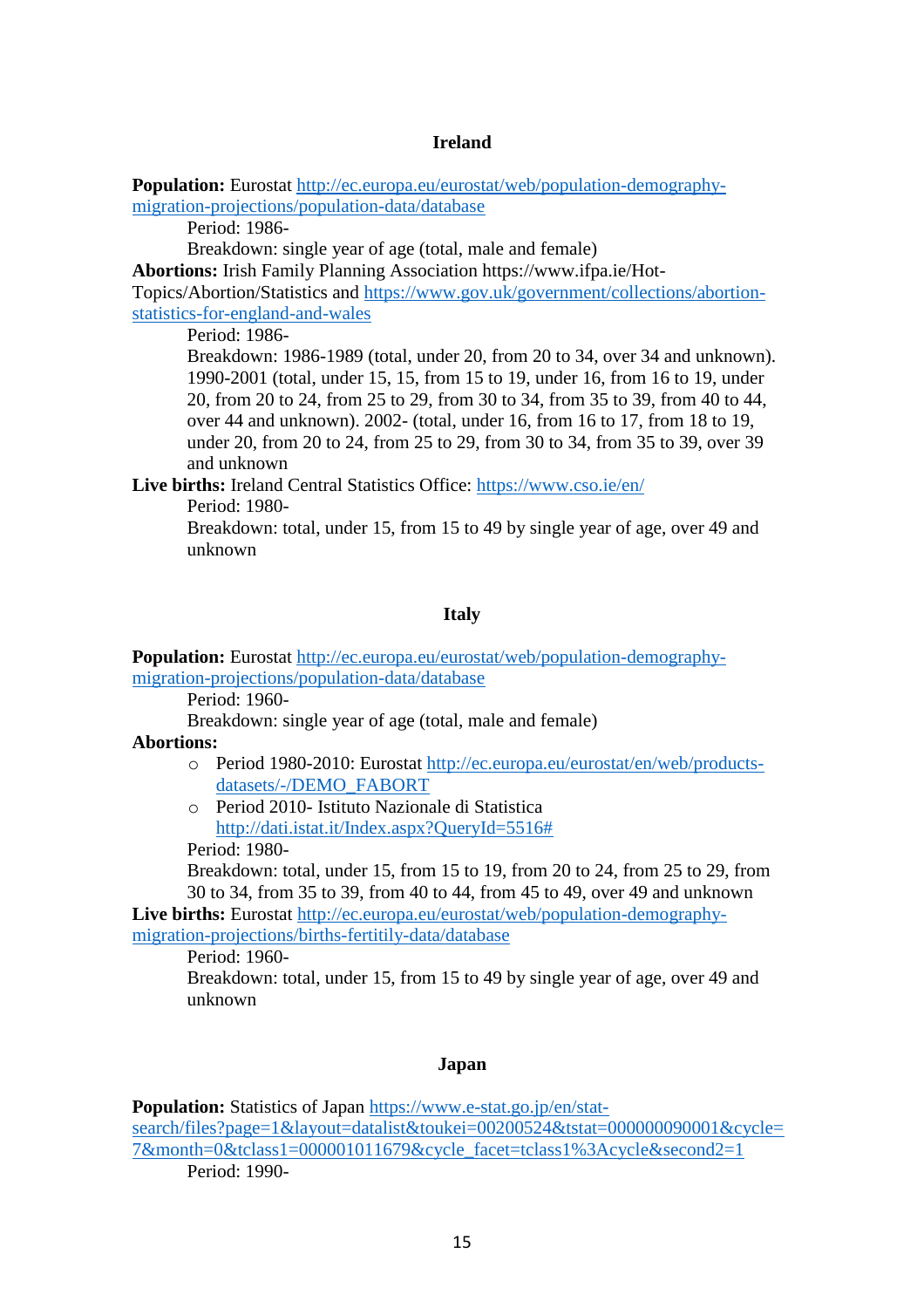Breakdown: 1990-1996 (total, female from 10 to 14, from 15 to 19 and from 20 to 24). 1997- (single year of age: total, male and female)

**Abortions:** Ministry of Health, Labour and Welfare of Japan

<https://www.mhlw.go.jp/english/database/db-hh/2-1.html>

Period: 1990-

Breakdown: 1990-2002 (total, under 20, and from 20 to 24. 2000 also from 25 to 29, from 30 to 34, from 35 to 39, from 40 to 44, from 45 to 49, over 49 and unknown). 2003- 2016 (total, under 15, 15, 16, 17, 18, 19, from 15 to 19, from 20 to 24, from 25 to 29, from 30 to 34, from 35 to 39, from 40 to 44, from 45 to 49, over 49 and unknown), with gaps in 2004, 2006-2009 and 2011-2012

### **Live births:** Statistics of Japan

Period: 1925, 1930, 1940, 1947, 1950, 1955, 1960, 1965, 1970, 1975, 1980, 1985 and 1990-

Breakdown: prior to 1990 (total, under 20, from 20 to 24, from 25 to 29, from 30 to 34, from 35 to 39, from 40 to 44 and from 45 to 49). 1990- (under 15, from 15 to 19, from 20 to 24, from 25 to 29, from 30 to 34, from 35 to 39, from 40 to 44 and from 45 to 49) with gaps in 1991-1994, 1996-1999 and 2001-2004.

#### **Latvia**

**Population:** Eurostat [http://ec.europa.eu/eurostat/web/population-demography](http://ec.europa.eu/eurostat/web/population-demography-migration-projections/population-data/database)[migration-projections/population-data/database](http://ec.europa.eu/eurostat/web/population-demography-migration-projections/population-data/database)

Period: 1970-

Breakdown: single year of age: total, male and female

#### **Abortions:**

- o Latvia Health Statistics database: https://www.spkc.gov.lv/lv/statistika-unpetijumi/datu-bazes
- o Eurostat: [http://ec.europa.eu/eurostat/en/web/products-datasets/-](http://ec.europa.eu/eurostat/en/web/products-datasets/-/DEMO_FABORT) [/DEMO\\_FABORT](http://ec.europa.eu/eurostat/en/web/products-datasets/-/DEMO_FABORT)

Period: 1991-

Breakdown: 1991-1995 (total and under 15). 1996-2009 (total, under 15, from 15 to 19, from 20 to 24, from 25 to 29, from 30 to 34, from 35 to 39, from 40 to 44, from 45 to 49 and over 49). 2010- (total, under 15, from 15 to 17, from 18 to 19, from 20 to 24, from 25 to 29, from 30 to 34, from 35 to 39, from 40 to 44, from 45 to 49 and over 49)

**Live births:** Eurostat [http://ec.europa.eu/eurostat/web/population-demography](http://ec.europa.eu/eurostat/web/population-demography-migration-projections/births-fertitily-data/database)[migration-projections/births-fertitily-data/database](http://ec.europa.eu/eurostat/web/population-demography-migration-projections/births-fertitily-data/database)

Period: 1984-

Breakdown: 1984-1989 (total). 1990-1999 (total, from 15 to 19, from 20 to 24). 2000-2018 (total, under 15, from 15 to 49 by single year of age, over 49 and total)

### **Lithuania**

**Population:** Eurostat [http://ec.europa.eu/eurostat/web/population-demography](http://ec.europa.eu/eurostat/web/population-demography-migration-projections/population-data/database)[migration-projections/population-data/database](http://ec.europa.eu/eurostat/web/population-demography-migration-projections/population-data/database)

Period: 1970-

Breakdown: single year of age: total, male and female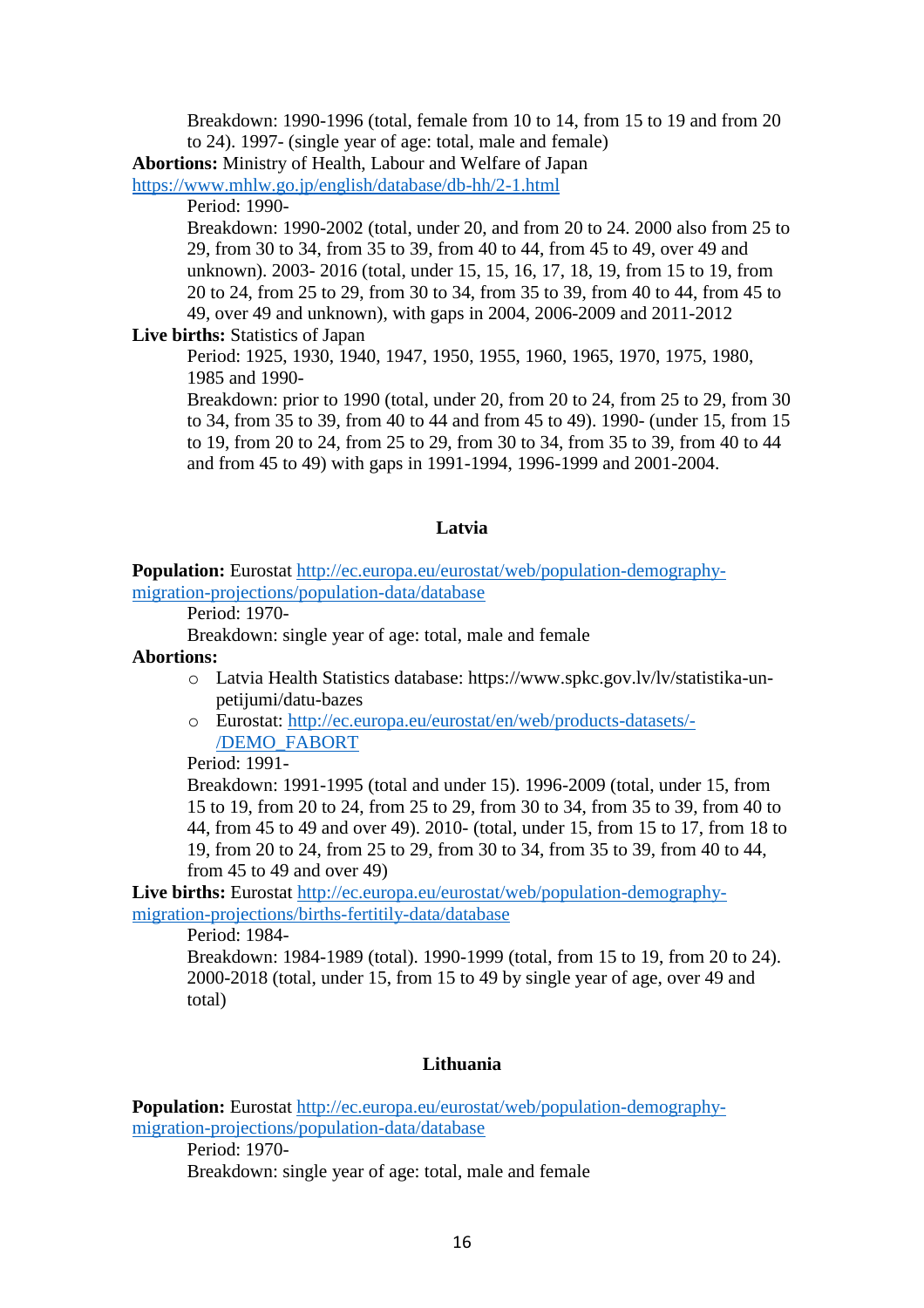**Abortions:** Statistics Lithuania<https://www.stat.gov.lt/en> and Eurostat [http://ec.europa.eu/eurostat/en/web/products-datasets/-/DEMO\\_FABORT](http://ec.europa.eu/eurostat/en/web/products-datasets/-/DEMO_FABORT)

Period: 1980-

Breakdown: 1980-1994 (total, and under 15 and from 15 to 19 in 1991). 1995- (total, under 15, from 15 to 19, from 20 to 24, from 25 to 29, from 30 to 34, from 35 to 39, from 40 to 44, from 45 to 49 and over 49)

**Live births:** Eurostat [http://ec.europa.eu/eurostat/web/population-demography](http://ec.europa.eu/eurostat/web/population-demography-migration-projections/births-fertitily-data/database)[migration-projections/births-fertitily-data/database](http://ec.europa.eu/eurostat/web/population-demography-migration-projections/births-fertitily-data/database)

Period: 1984-

Breakdown: 1984-1993 (total, and under 20 and from 20 to 24 in 1990-1993). 1994- (total, under 15, from 15 to 49 by single year of age, over 49 and unknown)

## **Luxembourg**

**Population:** Eurostat [http://ec.europa.eu/eurostat/web/population-demography](http://ec.europa.eu/eurostat/web/population-demography-migration-projections/population-data/database)[migration-projections/population-data/database](http://ec.europa.eu/eurostat/web/population-demography-migration-projections/population-data/database)

Period: 1960-

Breakdown: 1960-1970 (total, and single year of age total male and female in 1961). 1971- (single year of age: total, male and female)

**Abortions:** data are unavailable for any period.

**Live births:**

- o Eurostat: [https://ec.europa.eu/eurostat/web/population-demography](https://ec.europa.eu/eurostat/web/population-demography-migration-projections/births-fertitily-data/database)[migration-projections/births-fertitily-data/database](https://ec.europa.eu/eurostat/web/population-demography-migration-projections/births-fertitily-data/database)
- o Luxembourg Statistics: <https://statistiques.public.lu/stat/TableViewer/tableView.aspx>

Note: Eurostat has data for births out of wedlock prior to 2006 Source: Eurostat Period: 1970-

Breakdown: total, under 20, from 20 to 24, from 25 to 29, from 30 to 34, from 35 to 39, from 40 to 44, over 44 and unknown. 1993- : also under 15; 2006- : also from 15 to 49 by single year of age, over 49 and unknown

# **Malta**

**Population:** Eurostat [http://ec.europa.eu/eurostat/web/population-demography](http://ec.europa.eu/eurostat/web/population-demography-migration-projections/population-data/database)[migration-projections/population-data/database](http://ec.europa.eu/eurostat/web/population-demography-migration-projections/population-data/database)

Period: 1977-

Breakdown: single year of age (total, male and female) except 1983-1994 (only total population)

**Abortions:** N/A

Live births: Eurostat [http://ec.europa.eu/eurostat/web/population-demography](http://ec.europa.eu/eurostat/web/population-demography-migration-projections/births-fertitily-data/database)[migration-projections/births-fertitily-data/database](http://ec.europa.eu/eurostat/web/population-demography-migration-projections/births-fertitily-data/database)

Period: 1996-

Breakdown: 1996-2006 (under 20 and from 20 to 24). 2007- (total, under 15, from 12 to 49 by single year of age and over 49)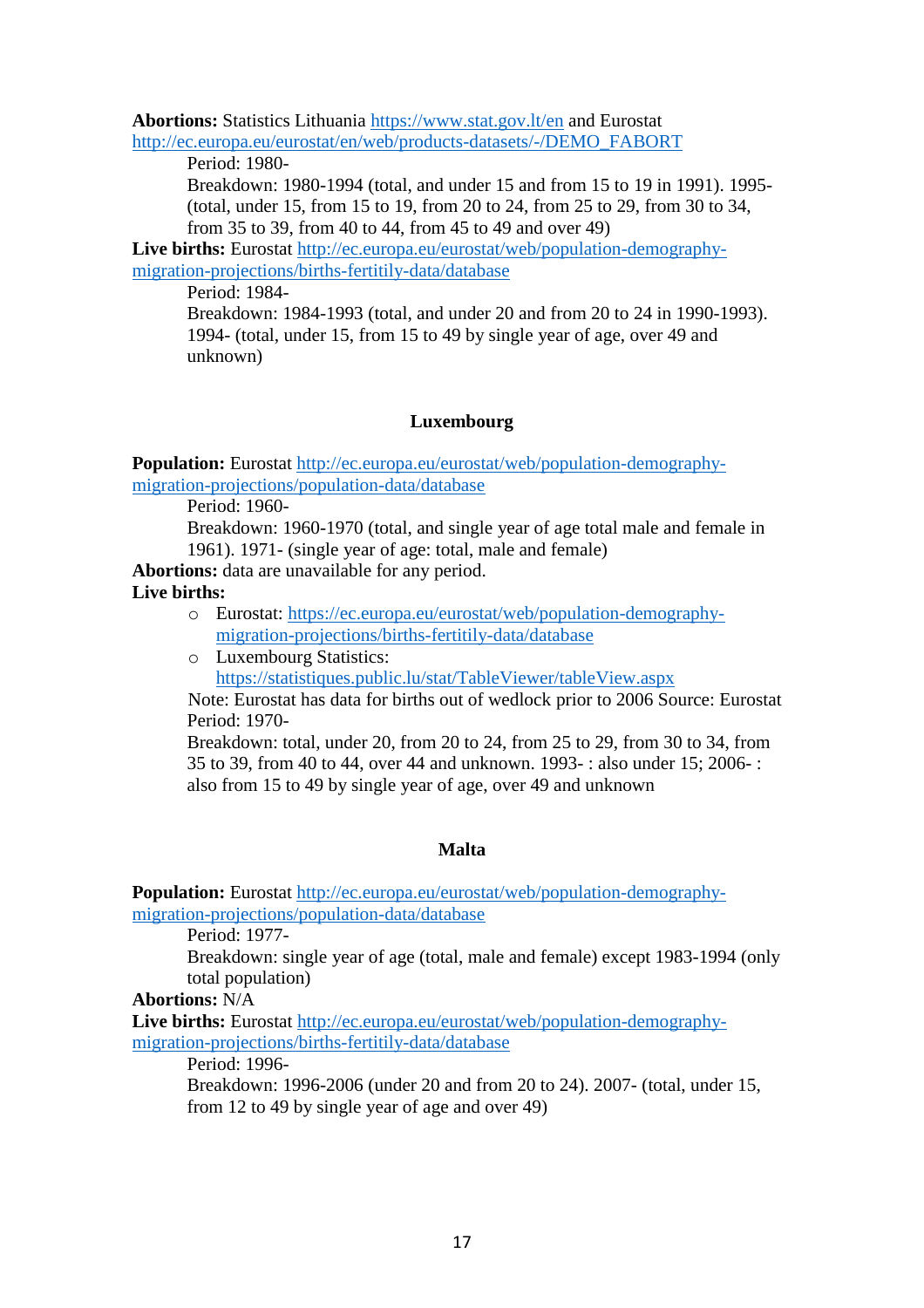### **Moldova**

**Population:** Moldova Statistical Databank

[http://statbank.statistica.md/pxweb/pxweb/en/30%20Statistica%20sociala/30%20Statisti](http://statbank.statistica.md/pxweb/pxweb/en/30%20Statistica%20sociala/30%20Statistica%20sociala__08%20SAN__SAN040/?rxid=1197bbab-6a6d-4325-ac2b-83a6af26807d) [ca%20sociala\\_\\_08%20SAN\\_\\_SAN040/?rxid=1197bbab-6a6d-4325-ac2b-](http://statbank.statistica.md/pxweb/pxweb/en/30%20Statistica%20sociala/30%20Statistica%20sociala__08%20SAN__SAN040/?rxid=1197bbab-6a6d-4325-ac2b-83a6af26807d)

[83a6af26807d](http://statbank.statistica.md/pxweb/pxweb/en/30%20Statistica%20sociala/30%20Statistica%20sociala__08%20SAN__SAN040/?rxid=1197bbab-6a6d-4325-ac2b-83a6af26807d)

Period: 1980-

Breakdown: single year of age (total, male and female)

**Abortions:** Source: Moldova Statistical Databank

[http://statbank.statistica.md/pxweb/pxweb/en/30%20Statistica%20sociala/30%20Statisti](http://statbank.statistica.md/pxweb/pxweb/en/30%20Statistica%20sociala/30%20Statistica%20sociala__08%20SAN__SAN040/?rxid=1197bbab-6a6d-4325-ac2b-83a6af26807d) [ca%20sociala\\_\\_08%20SAN\\_\\_SAN040/?rxid=1197bbab-6a6d-4325-ac2b-](http://statbank.statistica.md/pxweb/pxweb/en/30%20Statistica%20sociala/30%20Statistica%20sociala__08%20SAN__SAN040/?rxid=1197bbab-6a6d-4325-ac2b-83a6af26807d)[83a6af26807d](http://statbank.statistica.md/pxweb/pxweb/en/30%20Statistica%20sociala/30%20Statistica%20sociala__08%20SAN__SAN040/?rxid=1197bbab-6a6d-4325-ac2b-83a6af26807d)

Period: 1992-

Breakdown: 1992 (under 15 and from 15 to 19). Gap in 1993 and 1994. 1995- (total, under 15, from 15 to 19, from 20 to 34, over 34).

**Live births:** Moldova Statistical Databank

[http://statbank.statistica.md/pxweb/pxweb/en/30%20Statistica%20sociala/30%20Statisti](http://statbank.statistica.md/pxweb/pxweb/en/30%20Statistica%20sociala/30%20Statistica%20sociala__08%20SAN__SAN040/?rxid=1197bbab-6a6d-4325-ac2b-83a6af26807d) [ca%20sociala\\_\\_08%20SAN\\_\\_SAN040/?rxid=1197bbab-6a6d-4325-ac2b-](http://statbank.statistica.md/pxweb/pxweb/en/30%20Statistica%20sociala/30%20Statistica%20sociala__08%20SAN__SAN040/?rxid=1197bbab-6a6d-4325-ac2b-83a6af26807d)[83a6af26807d](http://statbank.statistica.md/pxweb/pxweb/en/30%20Statistica%20sociala/30%20Statistica%20sociala__08%20SAN__SAN040/?rxid=1197bbab-6a6d-4325-ac2b-83a6af26807d)

Period: 1980-

Breakdown: 1980-1999 (total, under 16, from 16 to 54 by single year of age, over 54 and unknown, with gaps in 1988-1989 and 1998-1999, where there is data of under 20, from 20 to 24, from 25 to 29, from 30 to 34, from 35 to 39, from 40 to 44, from 45 to 49, over 49 and unknown). 2000- (under 16, from 16 to 49 by single year of age, over 49 and unknown)

## **Netherlands**

**Population:** Eurostat [http://ec.europa.eu/eurostat/web/population-demography](http://ec.europa.eu/eurostat/web/population-demography-migration-projections/population-data/database)[migration-projections/population-data/database](http://ec.europa.eu/eurostat/web/population-demography-migration-projections/population-data/database)

Period: 1960-

Breakdown: single year of age (total, male and female)

## **Abortions:**

- o Year 1992 and 1994-1995: UN Demographic Yearbook <https://unstats.un.org/unsd/demographic-social/products/dyb/>
- o Period 2002- : Dutch Government Annual Reports on Abortion <https://www.rijksoverheid.nl/documenten>

Period: 1990-

Breakdown: 1990-2001 and 2008-2010 (total, under 15, from 15 to 19, from 20 to 24, from 25 to 29, from 30 to 34, from 35 to 39, from 40 to 44, from 45 to 49, over 49 and unknown). 2002-2007 and 2011- (total, under 15, from 15 to 19, from 20 to 24, from 25 to 29, from 30 to 34, from 35 to 39, from 40 to 44, over 44 and unknown)

Note: data includes non-residents

**Live births:**

o Eurostat: [http://ec.europa.eu/eurostat/web/population-demography](http://ec.europa.eu/eurostat/web/population-demography-migration-projections/births-fertitily-data/database)[migration-projections/births-fertitily-data/database](http://ec.europa.eu/eurostat/web/population-demography-migration-projections/births-fertitily-data/database)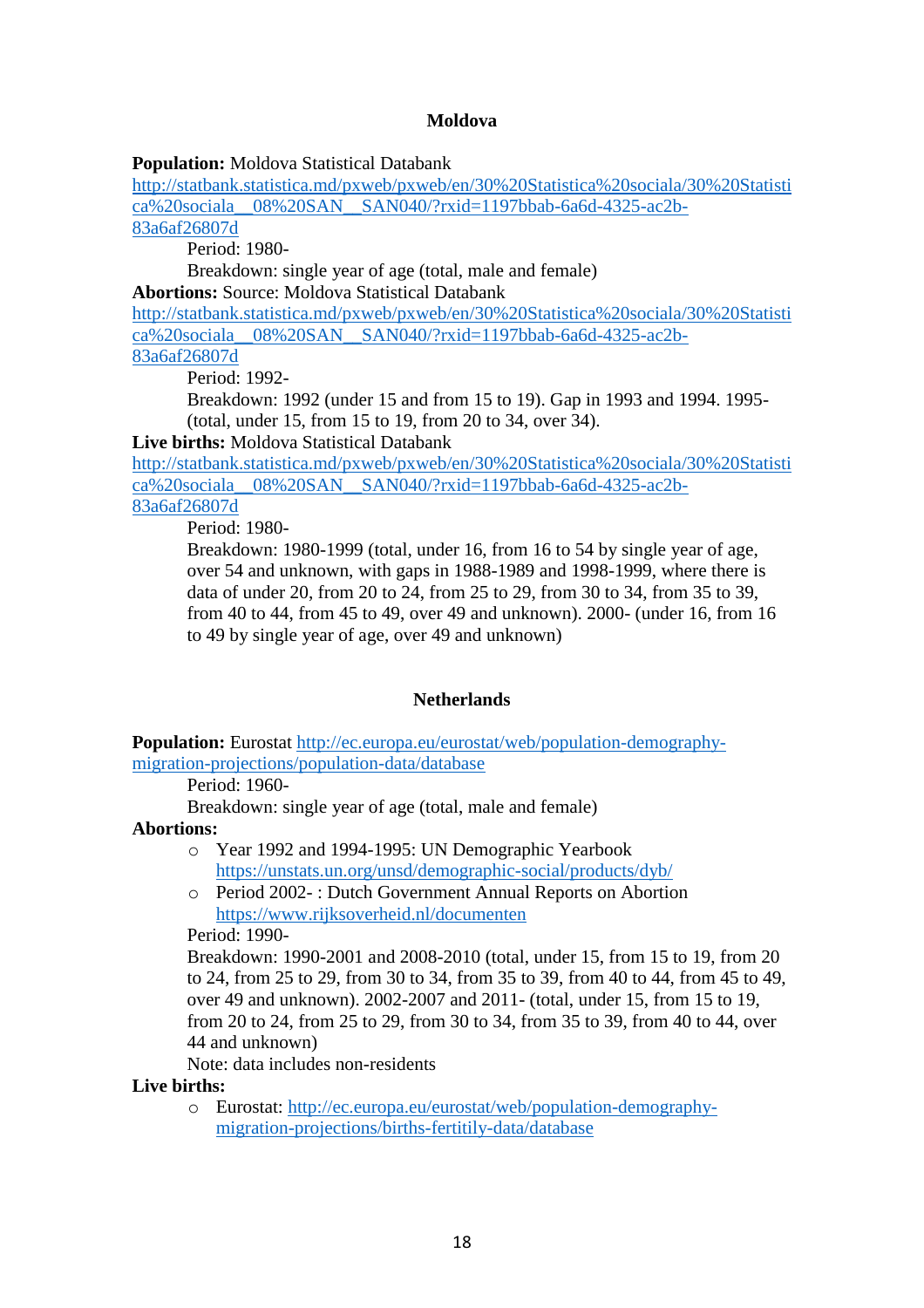o Netherlands Stats: [https://statline.cbs.nl/StatWeb/publication/?VW=T&DM=SLNL&PA=3752](https://statline.cbs.nl/StatWeb/publication/?VW=T&DM=SLNL&PA=37520&LA=NL) [0&LA=NL](https://statline.cbs.nl/StatWeb/publication/?VW=T&DM=SLNL&PA=37520&LA=NL) Period: 1990- Breakdown: total, under 16 and from 16 to 49 by single year of age

### **New Zealand**

### **Population:** Statistics New Zealand

[http://archive.stats.govt.nz/infoshare/SelectVariables.aspx?pxID=5733d605-b383-4440](http://archive.stats.govt.nz/infoshare/SelectVariables.aspx?pxID=5733d605-b383-4440-a4d0-ecf98667622a) [a4d0-ecf98667622a](http://archive.stats.govt.nz/infoshare/SelectVariables.aspx?pxID=5733d605-b383-4440-a4d0-ecf98667622a)

Period: 1990-

Breakdown: 1990 (total). 1991- (single year of age: total, male and female) **Abortions:** Statistics New Zealand

[http://archive.stats.govt.nz/infoshare/SelectVariables.aspx?pxID=0fe2a6fb-ae89-487c](http://archive.stats.govt.nz/infoshare/SelectVariables.aspx?pxID=0fe2a6fb-ae89-487c-b637-e42e1e1cb100)[b637-e42e1e1cb100](http://archive.stats.govt.nz/infoshare/SelectVariables.aspx?pxID=0fe2a6fb-ae89-487c-b637-e42e1e1cb100)

Period: 1980-

Breakdown: total, under 15, from 15 to 19, from 20 to 24, from 25 to 29, from 30 to 34, from 35 to 39, from 40 to 44 and over 44)

**Live births:** Statistics New Zealand

[http://archive.stats.govt.nz/infoshare/SelectVariables.aspx?pxID=161a855f-86b3-4063-](http://archive.stats.govt.nz/infoshare/SelectVariables.aspx?pxID=161a855f-86b3-4063-9627-e99a118abe3c) [9627-e99a118abe3c](http://archive.stats.govt.nz/infoshare/SelectVariables.aspx?pxID=161a855f-86b3-4063-9627-e99a118abe3c)

Period: 1970-

Breakdown: total, under 14, from 14 to 46 by single year of age and over 46

## **Northern Ireland**

### **Population:** Northern Ireland Statistics and Research Agency

[https://www.nisra.gov.uk/publications/2017-mid-year-population-estimates-northern](https://www.nisra.gov.uk/publications/2017-mid-year-population-estimates-northern-ireland)[ireland](https://www.nisra.gov.uk/publications/2017-mid-year-population-estimates-northern-ireland)

Period: 1971-

Breakdown: single year of age (total, male and female)

## **Abortions:**

o Department of Health [https://www.gov.uk/government/statistics/abortion](https://www.gov.uk/government/statistics/abortion-statistics-for-england-and-wales-2017)[statistics-for-england-and-wales-2017](https://www.gov.uk/government/statistics/abortion-statistics-for-england-and-wales-2017)

Note: These abortions were performed in England and Wales

o Department of Health of Northern Ireland<https://www.health-ni.gov.uk/> Note: These abortions were performed in Northern Ireland

Period: 1990-

Breakdown: 1990-2001 (total, under 15, 15, from 16 to 19, from 20 to 24, from 25 to 29, from 30 to 34, from 35 to 39 and over 39). 2002- (total, under 16, from 16 to 17, from 18 to 19, from 20 to 24, from 25 to 29, from 30 to 34, from 35 to 39 and over 39)

**Live births:** Northern Ireland Statistics and Research Agency

[https://www.nisra.gov.uk/search?query=live+births&edit-submit-](https://www.nisra.gov.uk/search?query=live+births&edit-submit-button=Go&as_sfid=AAAAAAVGXkMCzbp734ocagtF8luVGsL8Ha6VmXbgtUX-p27LGHsCnidIcuzSmIcFU0e1o_0d5sT-yst3tQSUD-5a75ykgy1QG4D18i7SfCIKPIZ4IjRrAqmGP1CUqCnZMpm3eKg%3D&as_fid=dcfc6c6087c9af06ef3169b1182abd8acc854089)

[button=Go&as\\_sfid=AAAAAAVGXkMCzbp734ocagtF8luVGsL8Ha6VmXbgtUX](https://www.nisra.gov.uk/search?query=live+births&edit-submit-button=Go&as_sfid=AAAAAAVGXkMCzbp734ocagtF8luVGsL8Ha6VmXbgtUX-p27LGHsCnidIcuzSmIcFU0e1o_0d5sT-yst3tQSUD-5a75ykgy1QG4D18i7SfCIKPIZ4IjRrAqmGP1CUqCnZMpm3eKg%3D&as_fid=dcfc6c6087c9af06ef3169b1182abd8acc854089)[p27LGHsCnidIcuzSmIcFU0e1o\\_0d5sT-yst3tQSUD-](https://www.nisra.gov.uk/search?query=live+births&edit-submit-button=Go&as_sfid=AAAAAAVGXkMCzbp734ocagtF8luVGsL8Ha6VmXbgtUX-p27LGHsCnidIcuzSmIcFU0e1o_0d5sT-yst3tQSUD-5a75ykgy1QG4D18i7SfCIKPIZ4IjRrAqmGP1CUqCnZMpm3eKg%3D&as_fid=dcfc6c6087c9af06ef3169b1182abd8acc854089)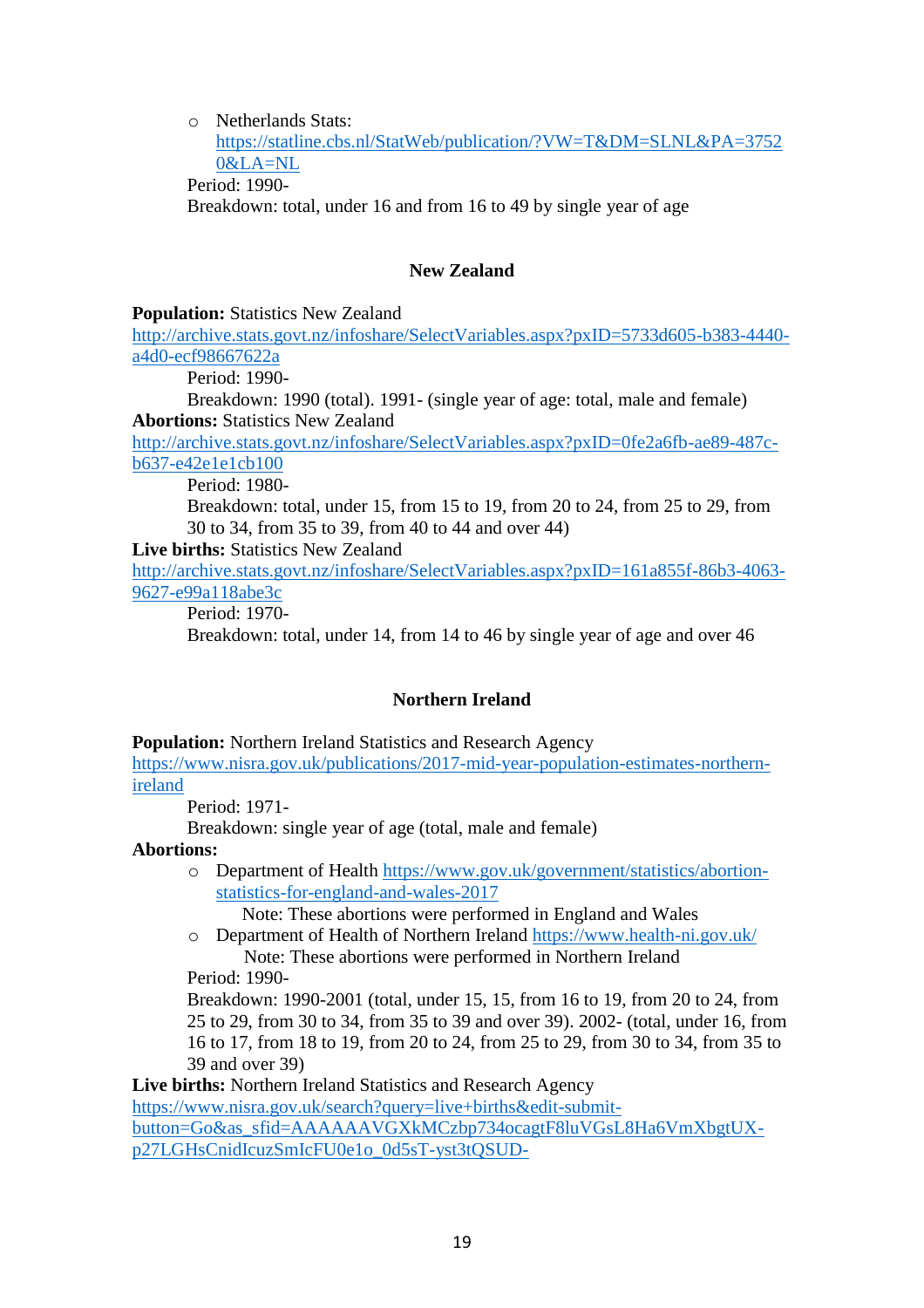### [5a75ykgy1QG4D18i7SfCIKPIZ4IjRrAqmGP1CUqCnZMpm3eKg%3D&as\\_fid=dcfc6c](https://www.nisra.gov.uk/search?query=live+births&edit-submit-button=Go&as_sfid=AAAAAAVGXkMCzbp734ocagtF8luVGsL8Ha6VmXbgtUX-p27LGHsCnidIcuzSmIcFU0e1o_0d5sT-yst3tQSUD-5a75ykgy1QG4D18i7SfCIKPIZ4IjRrAqmGP1CUqCnZMpm3eKg%3D&as_fid=dcfc6c6087c9af06ef3169b1182abd8acc854089) [6087c9af06ef3169b1182abd8acc854089](https://www.nisra.gov.uk/search?query=live+births&edit-submit-button=Go&as_sfid=AAAAAAVGXkMCzbp734ocagtF8luVGsL8Ha6VmXbgtUX-p27LGHsCnidIcuzSmIcFU0e1o_0d5sT-yst3tQSUD-5a75ykgy1QG4D18i7SfCIKPIZ4IjRrAqmGP1CUqCnZMpm3eKg%3D&as_fid=dcfc6c6087c9af06ef3169b1182abd8acc854089)

Period: 1974-

Breakdown: 1974-1978 (total, from 16 to 49 by single year of age and over 49). 1979- (total, from 12 to 49 by single year of age and over 49)

## **Norway**

**Population:** Eurostat [http://ec.europa.eu/eurostat/web/population-demography](http://ec.europa.eu/eurostat/web/population-demography-migration-projections/population-data/database)[migration-projections/population-data/database](http://ec.europa.eu/eurostat/web/population-demography-migration-projections/population-data/database)

Period: 1960-

Breakdown: single year of age (total, male and female)

### **Abortion:**

- o Period 1979-1998: Statistics Norway [https://www.](https://www/)ssb.no/en/sok?sok=abortion and [https://www.ssb.no/en/statbank/table/03590/tableViewLayout1/?rxid=6b1da](https://www.ssb.no/en/statbank/table/03590/tableViewLayout1/?rxid=6b1da2b6-088e-4538-be85-5e3be0be692c) [2b6-088e-4538-be85-5e3be0be692c](https://www.ssb.no/en/statbank/table/03590/tableViewLayout1/?rxid=6b1da2b6-088e-4538-be85-5e3be0be692c)
- o Period 1998-2011: Eurostat [http://ec.europa.eu/eurostat/en/web/products](http://ec.europa.eu/eurostat/en/web/products-datasets/-/DEMO_FABORT)[datasets/-/DEMO\\_FABORT](http://ec.europa.eu/eurostat/en/web/products-datasets/-/DEMO_FABORT)

### Period: 1979-

Breakdown: total, under 15, from 15 to 19 by single year of age, from 15 to 19, under 20, from 20 to 24, from 25 to 29, from 30 to 34, from 35 to 39, from 40 to 44, from 45 to 49 and unknown. Except 1994-1995 (total, from 20 to 24, from 25 to 29, from 30 to 34, from 35 to 39, from 40 to 44, from 45 to 49, over 49 and unknown)

**Live births:** Eurostat [http://ec.europa.eu/eurostat/web/population-demography](http://ec.europa.eu/eurostat/web/population-demography-migration-projections/births-fertitily-data/database)[migration-projections/births-fertitily-data/database](http://ec.europa.eu/eurostat/web/population-demography-migration-projections/births-fertitily-data/database)

Period: 1990-

Breakdown: 1990 (under 15, from 15 to 19 and from 20 to 24). 1991- (total, under 15, from 15 to 49 by single year of age, over 49 and unknown)

## **Poland**

## **Population:**

- o Period 1999-2008: Eurostat [http://ec.europa.eu/eurostat/web/population](http://ec.europa.eu/eurostat/web/population-demography-migration-projections/population-data/database)[demography-migration-projections/population-data/database](http://ec.europa.eu/eurostat/web/population-demography-migration-projections/population-data/database)
- o Period 2009- : Poland Statistics [http://swaid.stat.gov.pl/EN/Demografia\\_dashboards/Raporty\\_predefiniowan](http://swaid.stat.gov.pl/EN/Demografia_dashboards/Raporty_predefiniowane/RAP_DBD_DEM_9.aspx) [e/RAP\\_DBD\\_DEM\\_9.aspx](http://swaid.stat.gov.pl/EN/Demografia_dashboards/Raporty_predefiniowane/RAP_DBD_DEM_9.aspx)

Period: 1990-

Breakdown: single year of age (total, male and female)

**Abortions:** Statistics Poland [https://stat.gov.pl](https://stat.gov.pl/) and UN Demographic Yearbook UN Demographic Yearbook: [https://unstats.un.org/unsd/demographic-](https://unstats.un.org/unsd/demographic-social/products/dyb/#statistics)

[social/products/dyb/#statistics](https://unstats.un.org/unsd/demographic-social/products/dyb/#statistics)

Period: 1991-

Breakdown: 1991-2002 and 2017 (total), with a gap in 1997. 2003- (total, from 15 to 19, from 20 to 24, from 25 to 29, from 30 to 34, over 35, unknown), with a gap in 2009.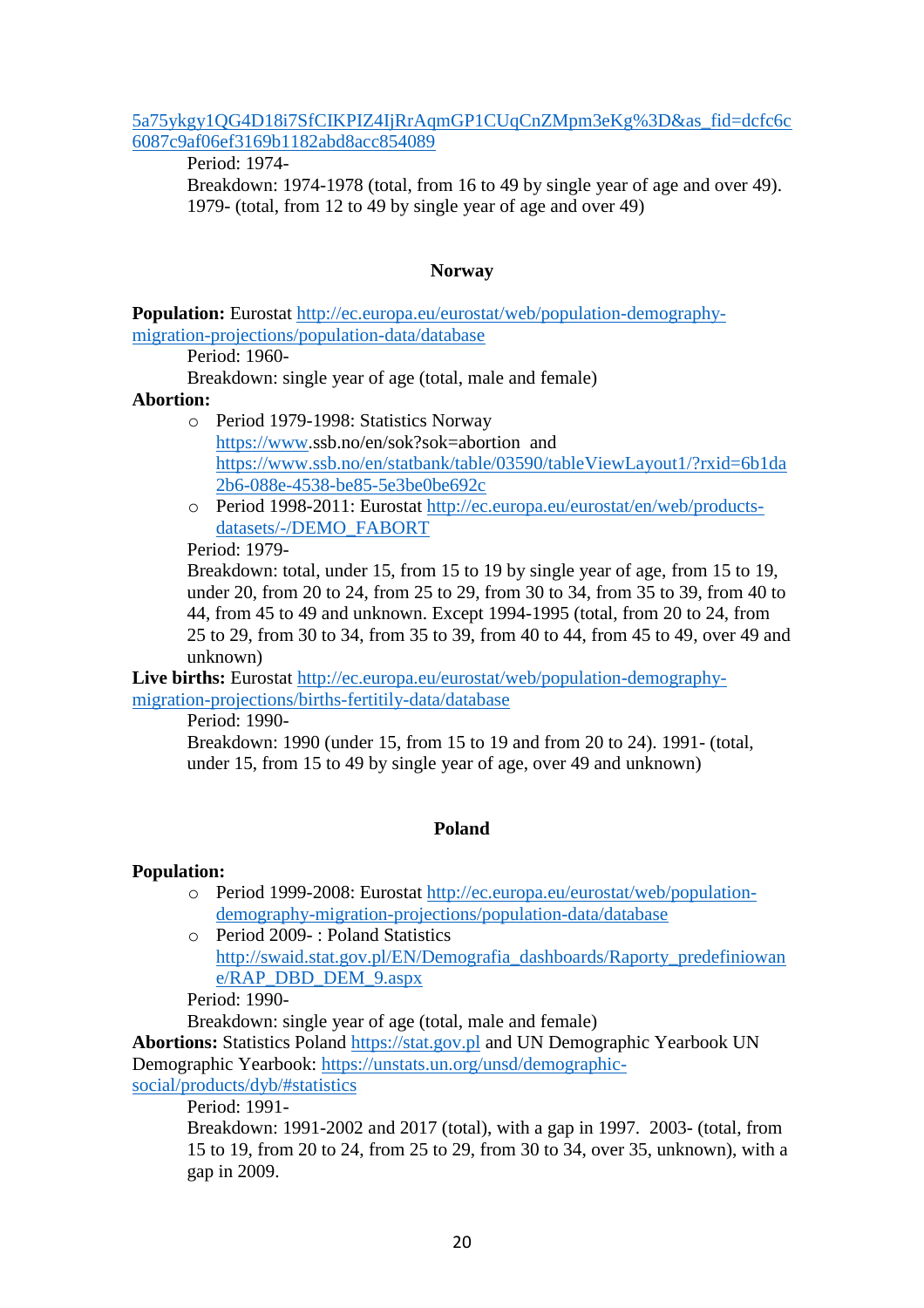## **Live births:**

o Period 1984-1995: UN Demographic Yearbook

<https://unstats.un.org/unsd/demographic-social/products/dyb/#statistics>

o Period 1995-2007: [http://ec.europa.eu/eurostat/web/population-demography](http://ec.europa.eu/eurostat/web/population-demography-migration-projections/births-fertitily-data/database)[migration-projections/births-fertitily-data/database](http://ec.europa.eu/eurostat/web/population-demography-migration-projections/births-fertitily-data/database)

Period: 1984-

Breakdown: 1984-1994 (total, under 15, from 15 to 19, from 20 to 24, from 25 to 29, from 30 to 34, from 35 to 39, from 40 to 44, from 45 to 49 and over 49). 1995- (total, under 15, from 15 to 49 by single year of age and over 49).

## **Portugal**

**Population:** Eurostat [http://ec.europa.eu/eurostat/web/population-demography](http://ec.europa.eu/eurostat/web/population-demography-migration-projections/population-data/database)[migration-projections/population-data/database](http://ec.europa.eu/eurostat/web/population-demography-migration-projections/population-data/database)

Period: 1960-

Breakdown: single year of age: total, male and female

**Abortions:** Statistics Portugal<https://www.ine.pt/> and UN Demographic Yearbook <https://unstats.un.org/unsd/demographic-social/products/dyb/#statistics>

Period: 1999-

Breakdown: 1999-2007 (total). 2008- (total, under 15, from 15 to 19, from 20 to 24, from 25 to 29, from 30 to 34, from 35 to 39, from 40 to 44, from 45 to 49, over 49 and unknown)

## **Live births:**

- o Period 1963-2007: UN Demographic Yearbook <https://unstats.un.org/unsd/demographic-social/products/dyb/#statistics>
- o Period 2007-2010: Eurostat [http://ec.europa.eu/eurostat/web/population](http://ec.europa.eu/eurostat/web/population-demography-migration-projections/births-fertitily-data/database)[demography-migration-projections/births-fertitily-data/database](http://ec.europa.eu/eurostat/web/population-demography-migration-projections/births-fertitily-data/database)
- o Period 2011- : Instituto Nacional de Statistica (Statistics Portugal) [https://ine.pt/xportal/xmain?xpid=INE&xpgid=ine\\_indicadores&indOcorrCo](https://ine.pt/xportal/xmain?xpid=INE&xpgid=ine_indicadores&indOcorrCod=0008092&contexto=bd&selTab=tab2) [d=0008092&contexto=bd&selTab=tab2](https://ine.pt/xportal/xmain?xpid=INE&xpgid=ine_indicadores&indOcorrCod=0008092&contexto=bd&selTab=tab2)

### Period: 1960-

Breakdown: 1960-1969 (total, under 15, from 15 to 49, over 49 and unknown). 1970-1979 (total, 14, under 15, from 15 to 49 by single year of age, over 49 and unknown). 1980-2010 (from 11 to 49 by single year of age, over 49 and unknown). 2011 (from 11 to 56 by single year of age and unknown)

### **Romania**

**Population:** Eurostat [http://ec.europa.eu/eurostat/web/population-demography](http://ec.europa.eu/eurostat/web/population-demography-migration-projections/population-data)[migration-projections/population-data](http://ec.europa.eu/eurostat/web/population-demography-migration-projections/population-data)

Period: 1968-

Breakdown: single year of age (total, male and female)

**Abortions:** Romania National Institute of Statistics<http://statistici.insse.ro/shop/> Period: 1990-

Breakdown: 1990-1995 (total, from 15 to 19, from 20 to 24, from 25 to 29, from 30 to 34, from 35 to 39, from 40 to 44, from 45 to 49 and over 49). 1996- (total, under 15, from 15 to 19, from 20 to 24, from 25 to 29, from 30 to 34, from 35 to 39, from 40 to 44, from 45 to 49 and over 49)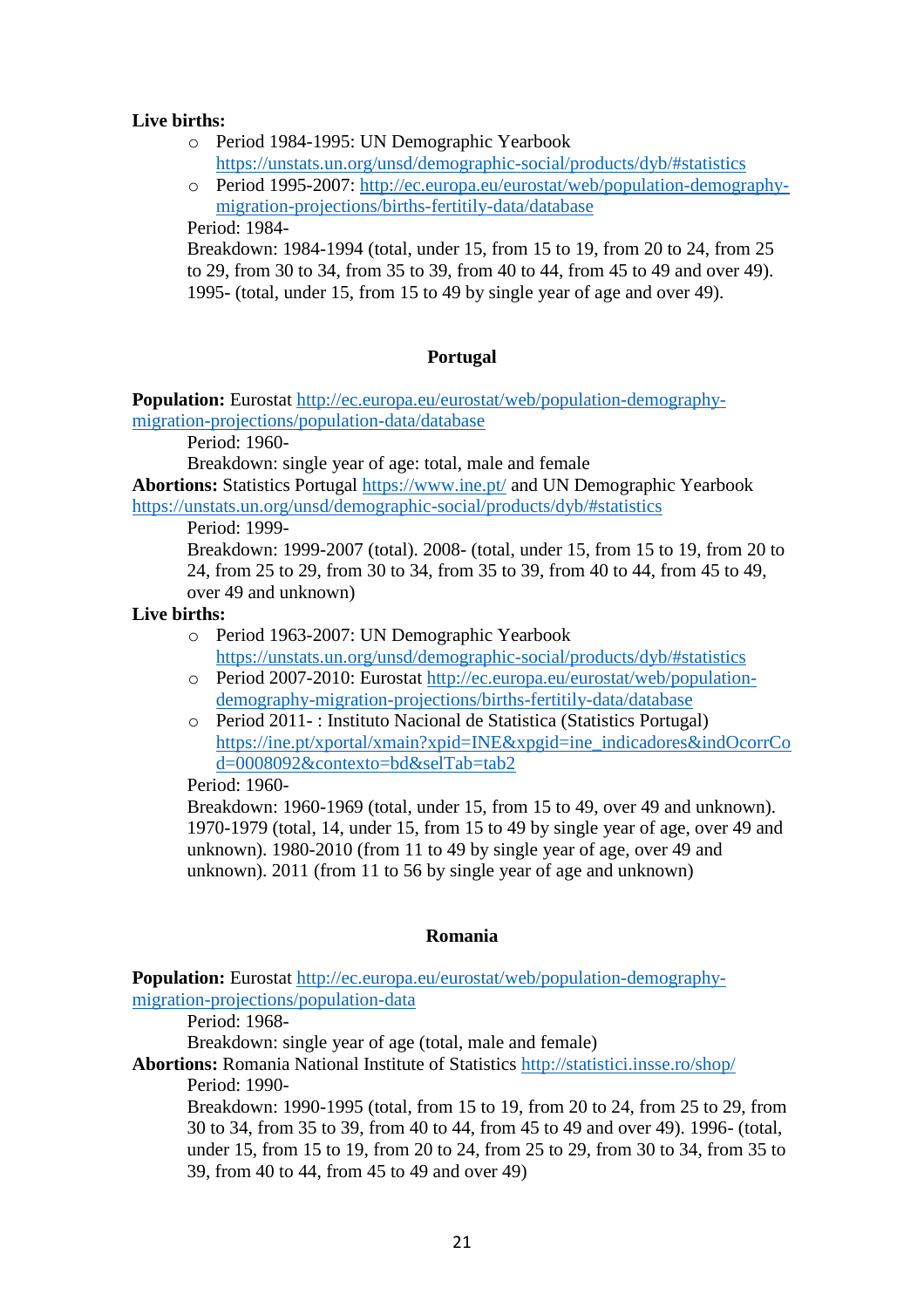**Live births:** Eurostat live birth data [http://ec.europa.eu/eurostat/web/population](http://ec.europa.eu/eurostat/web/population-demography-migration-projections/births-fertitily-data/database)[demography-migration-projections/births-fertitily-data/database](http://ec.europa.eu/eurostat/web/population-demography-migration-projections/births-fertitily-data/database)

Period: 1995-

Breakdown: total, under 15, from 15 to 49 by single year of age, over 49 and unknown

### **Russia**

**Population:** Eurostat [https://ec.europa.eu/eurostat/web/population-demography](https://ec.europa.eu/eurostat/web/population-demography-migration-projections/population-data/database)[migration-projections/population-data/database](https://ec.europa.eu/eurostat/web/population-demography-migration-projections/population-data/database)

[http://www.gks.ru/wps/wcm/connect/rosstat\\_main/rosstat/ru/statistics/publicatio](http://www.gks.ru/wps/wcm/connect/rosstat_main/rosstat/ru/statistics/publications/catalog/doc_1137674209312) [ns/catalog/doc\\_1137674209312](http://www.gks.ru/wps/wcm/connect/rosstat_main/rosstat/ru/statistics/publications/catalog/doc_1137674209312)

Note: Population supplemented by World Development Indicator data from World Bank

Period: 1990-

Breakdown: 1990-2005 (total, female population 10-14, 15-19, 20-24). 2006- (single year of age: total, male and female)

**Abortions:** Eurostat [https://ec.europa.eu/eurostat/web/population-demography](https://ec.europa.eu/eurostat/web/population-demography-migration-projections/births-fertitily-data/database?p_p_id=NavTreeportletprod_WAR_NavTreeportletprod_INSTANCE_bMXkDQYoBoaF&p_p_lifecycle=0&p_p_state=normal&p_p_mode=view&p_p_col_id=column-2&p_p_col_count=1)[migration-projections/births-fertitily-](https://ec.europa.eu/eurostat/web/population-demography-migration-projections/births-fertitily-data/database?p_p_id=NavTreeportletprod_WAR_NavTreeportletprod_INSTANCE_bMXkDQYoBoaF&p_p_lifecycle=0&p_p_state=normal&p_p_mode=view&p_p_col_id=column-2&p_p_col_count=1)

[data/database?p\\_p\\_id=NavTreeportletprod\\_WAR\\_NavTreeportletprod\\_INSTANCE\\_b](https://ec.europa.eu/eurostat/web/population-demography-migration-projections/births-fertitily-data/database?p_p_id=NavTreeportletprod_WAR_NavTreeportletprod_INSTANCE_bMXkDQYoBoaF&p_p_lifecycle=0&p_p_state=normal&p_p_mode=view&p_p_col_id=column-2&p_p_col_count=1) [MXkDQYoBoaF&p\\_p\\_lifecycle=0&p\\_p\\_state=normal&p\\_p\\_mode=view&p\\_p\\_col\\_id](https://ec.europa.eu/eurostat/web/population-demography-migration-projections/births-fertitily-data/database?p_p_id=NavTreeportletprod_WAR_NavTreeportletprod_INSTANCE_bMXkDQYoBoaF&p_p_lifecycle=0&p_p_state=normal&p_p_mode=view&p_p_col_id=column-2&p_p_col_count=1)  $=$ column-2&p p col count=1

Note: from 2010 to 2016, the source is

[http://www.gks.ru/free\\_doc/doc\\_2017/demo17.pdf](http://www.gks.ru/free_doc/doc_2017/demo17.pdf) where abortions are indicated per 1000 women.

Period: 2000-

Breakdown: 2000-2003 (total, under 15 and from 15 to 19). 2004-2009 (total, under 15, from 15 to 19, from 20 to 24, from 25 to 29, from 30 to 34, from 35 to 39, from 40 to 44, over 44 and unknown). 2010-2015 (total, under 15, from 15 to 17, from 18 to 19, from 15 to 19, from 20 to 24, from 25 to 29, from 30 to 34, from 35 to 39, from 40 to 44, over 44 and unknown). 2016 (total, under 15, from 15 to 17, from 18 to 44, over 44 and unknown)

**Live births:** Eurostat [https://ec.europa.eu/eurostat/web/population-demography](https://ec.europa.eu/eurostat/web/population-demography-migration-projections/births-fertitily-data/database?p_p_id=NavTreeportletprod_WAR_NavTreeportletprod_INSTANCE_bMXkDQYoBoaF&p_p_lifecycle=0&p_p_state=normal&p_p_mode=view&p_p_col_id=column-2&p_p_col_count=1)[migration-projections/births-fertitily-](https://ec.europa.eu/eurostat/web/population-demography-migration-projections/births-fertitily-data/database?p_p_id=NavTreeportletprod_WAR_NavTreeportletprod_INSTANCE_bMXkDQYoBoaF&p_p_lifecycle=0&p_p_state=normal&p_p_mode=view&p_p_col_id=column-2&p_p_col_count=1)

[data/database?p\\_p\\_id=NavTreeportletprod\\_WAR\\_NavTreeportletprod\\_INSTANCE\\_b](https://ec.europa.eu/eurostat/web/population-demography-migration-projections/births-fertitily-data/database?p_p_id=NavTreeportletprod_WAR_NavTreeportletprod_INSTANCE_bMXkDQYoBoaF&p_p_lifecycle=0&p_p_state=normal&p_p_mode=view&p_p_col_id=column-2&p_p_col_count=1)  $MXkDOYoBoaF&p$  p lifecycle=0&p p state=normal&p p mode=view&p p col id  $=$ column-2&p p\_col\_count=1 and

[http://www.gks.ru/wps/wcm/connect/rosstat\\_main/rosstat/ru/statistics/publications/catal](http://www.gks.ru/wps/wcm/connect/rosstat_main/rosstat/ru/statistics/publications/catalog/doc_1137674209312) [og/doc\\_1137674209312](http://www.gks.ru/wps/wcm/connect/rosstat_main/rosstat/ru/statistics/publications/catalog/doc_1137674209312)

Period: 1990-

Breakdown: total, under 20, from 20 to 24, from 25 to 29, from 30 to 34, from 35 to 39, from 40 to 44, from 45 to 49 over 49 and unknown. 2002-2012 also under 15.

## **Scotland**

**Population:** National Records of Scotland [https://www.nrscotland.gov.uk/statistics](https://www.nrscotland.gov.uk/statistics-and-data/statistics)[and-data/statistics](https://www.nrscotland.gov.uk/statistics-and-data/statistics)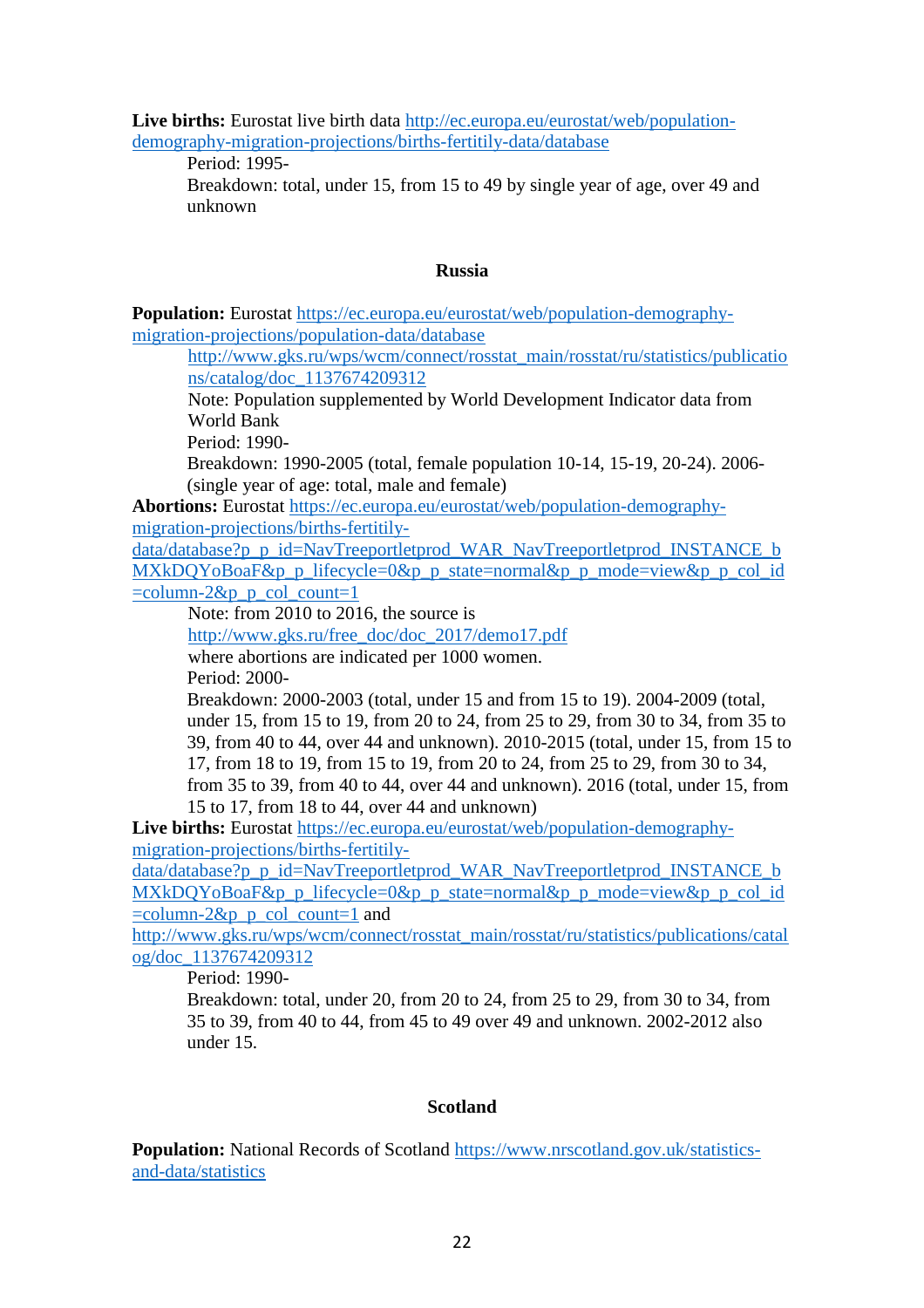Period: 1981-

Breakdown: single year of age (total, male and female)

**Abortions:** Department of Health and Social Care

<https://www.gov.uk/government/collections/abortion-statistics-for-england-and-wales> Period: 1968-

Breakdown: total, under 16, from 16 to 19, under 20, from 20 to 24, from 25 to 29, from 30 to 34, from 35 to 39, over 39 and unknown. 2011- also from 16 to 17, from 18 to 19 and over 35.

**Live births:** [https://www.nrscotland.gov.uk/statistics-and-data/statistics/statistics-by](https://www.nrscotland.gov.uk/statistics-and-data/statistics/statistics-by-theme/vital-events/births/births-time-series-data)[theme/vital-events/births/births-time-series-data](https://www.nrscotland.gov.uk/statistics-and-data/statistics/statistics-by-theme/vital-events/births/births-time-series-data)

Period: 1945-

Breakdown: 1945-1949 (total, under 16, from 16 to 24 by single year of age and unknown). 1950- (total, under 16, from 12 to 56 by single year of age and unknown)

#### **Slovakia**

**Population:** Eurostat [http://ec.europa.eu/eurostat/web/population-demography](http://ec.europa.eu/eurostat/web/population-demography-migration-projections/population-data/database)[migration-projections/population-data/database](http://ec.europa.eu/eurostat/web/population-demography-migration-projections/population-data/database)

Period: 1989-

Breakdown: single year of age (total, male and female)

**Abortions:**

National Health Information Center

[http://www.nczisk.sk/en/Publications/Edition\\_Health\\_Statistics\\_Yearbooks/Pag](http://www.nczisk.sk/en/Publications/Edition_Health_Statistics_Yearbooks/Pages/Archive.aspx) [es/Archive.aspx](http://www.nczisk.sk/en/Publications/Edition_Health_Statistics_Yearbooks/Pages/Archive.aspx) and Eurostat [http://ec.europa.eu/eurostat/en/web/products](http://ec.europa.eu/eurostat/en/web/products-datasets/-/DEMO_FABORT)[datasets/-/DEMO\\_FABORT](http://ec.europa.eu/eurostat/en/web/products-datasets/-/DEMO_FABORT)

Period: 1991-

Breakdown: 1991 and 1994 (under 15, from 15 to 19 and from 20 to 24). Gap in 1992 and 1993. 1995- (total, under 15, from 15 to 19, from 20 to 24, from 25 to 29, from 30 to 34, from 35 to 39, from 40 to 44, from 45 to 49 and over 49)

**Live births:** Eurostat [http://ec.europa.eu/eurostat/web/population-demography](http://ec.europa.eu/eurostat/web/population-demography-migration-projections/births-fertitily-data/database)[migration-projections/births-fertitily-data/database](http://ec.europa.eu/eurostat/web/population-demography-migration-projections/births-fertitily-data/database)

Period: 1960-

Breakdown: total, under 15, from 15 to 49 by single year of age, over 49 and unknown

#### **Slovenia**

**Population:** Eurostat [http://ec.europa.eu/eurostat/web/population-demography](http://ec.europa.eu/eurostat/web/population-demography-migration-projections/population-data/database)[migration-projections/population-data/database](http://ec.europa.eu/eurostat/web/population-demography-migration-projections/population-data/database)

Period: 1982-

Breakdown: single year of age (total, male and female)

**Abortions:** Eurostat [http://ec.europa.eu/eurostat/en/web/products-datasets/-](http://ec.europa.eu/eurostat/en/web/products-datasets/-/DEMO_FABORT) [/DEMO\\_FABORT](http://ec.europa.eu/eurostat/en/web/products-datasets/-/DEMO_FABORT)

Period: 1992-

Breakdown: 1992 and 1994 (total, under 15, from 15 to 19 and from 20 to 24). 1993 (total). 1995- (under 15, from 15 to 19, from 20 to 24, from 25 to 29, from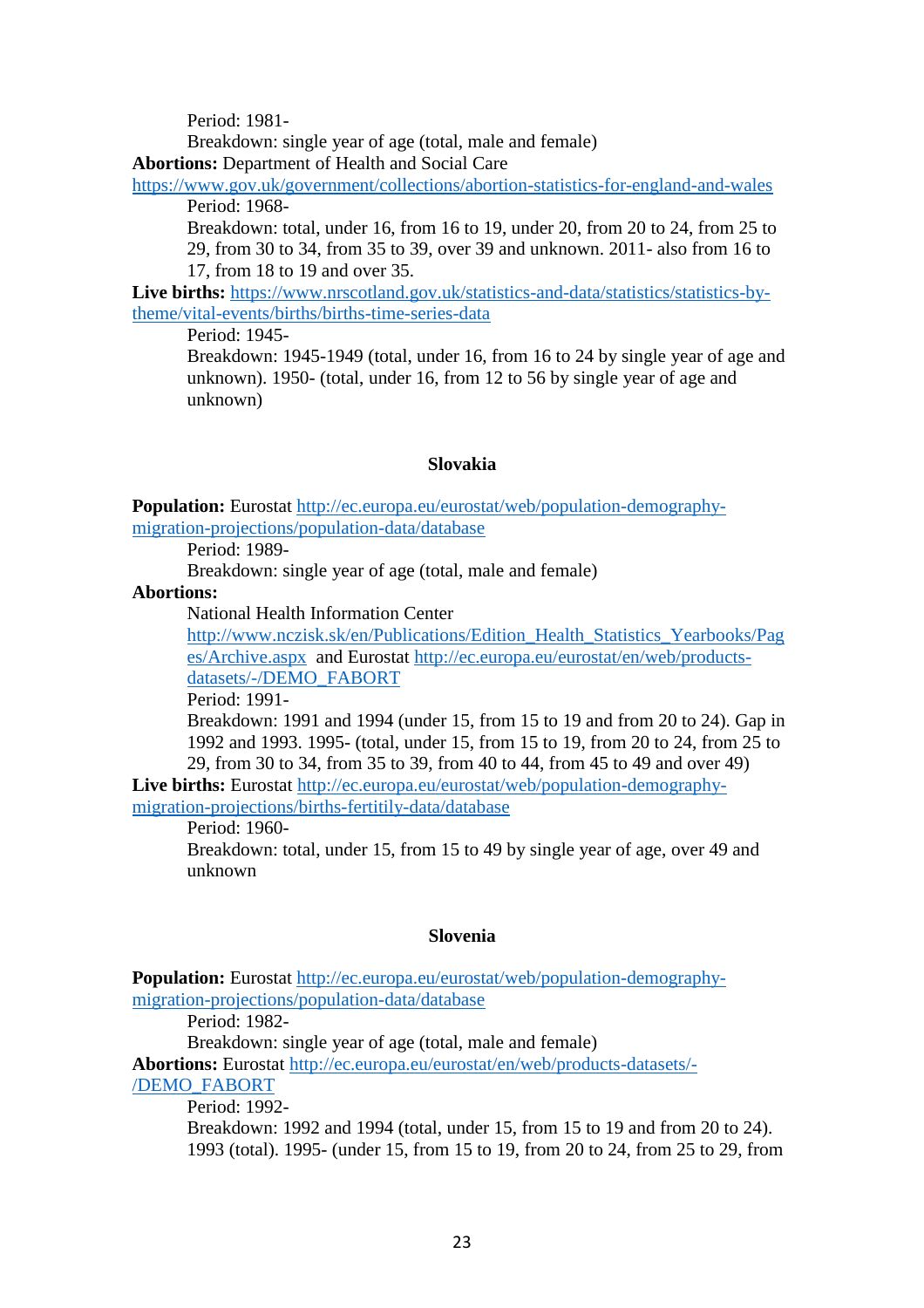30 to 34, from 35 to 39, from 40 to 44, from 45 to 49, over 49 and unknown), with gaps over 20 years of age in 2011 and 2014

**Live births:** Eurostat [http://ec.europa.eu/eurostat/web/population-demography](http://ec.europa.eu/eurostat/web/population-demography-migration-projections/births-fertitily-data/database)[migration-projections/births-fertitily-data/database](http://ec.europa.eu/eurostat/web/population-demography-migration-projections/births-fertitily-data/database)

Period: 1990-

Breakdown: 1990 (under 20). 1991-1994 (total, under 15, from 15 to 19 and from 20 to 24). 1995- (total, under 15, from 15 to 49 by single year of age and over 49)

#### **Spain**

**Population:** Eurostat [http://ec.europa.eu/eurostat/web/population-demography](http://ec.europa.eu/eurostat/web/population-demography-migration-projections/population-data/database)[migration-projections/population-data/database](http://ec.europa.eu/eurostat/web/population-demography-migration-projections/population-data/database)

Period: 1971-

Breakdown: single year of age (total, male and female)

**Abortions:** Ministerio de Sanidad, Servicios Sociales e Igualdad

[https://www.msssi.gob.es/profesionales/saludPublica/prevPromocion/embarazo/home.ht](https://www.msssi.gob.es/profesionales/saludPublica/prevPromocion/embarazo/home.htm#datos) [m#datos](https://www.msssi.gob.es/profesionales/saludPublica/prevPromocion/embarazo/home.htm#datos)

Period: 1987-

Breakdown: total, under 15, from 15 to 19, from 20 to 24, from 25 to 29, from 30 to 34, from 35 to 39, from 40 to 44 and over 44

Note: the data includes non-residents

**Live births:** Eurostat [http://ec.europa.eu/eurostat/web/population-demography](http://ec.europa.eu/eurostat/web/population-demography-migration-projections/births-fertitily-data/database)[migration-projections/births-fertitily-data/database](http://ec.europa.eu/eurostat/web/population-demography-migration-projections/births-fertitily-data/database)

Period: 1985-

Breakdown: total, under 15, from 15 to 49 by single year of age, over 49 and unknown

#### **Sweden**

**Population:** Eurostat [http://ec.europa.eu/eurostat/web/population-demography](http://ec.europa.eu/eurostat/web/population-demography-migration-projections/population-data)[migration-projections/population-data](http://ec.europa.eu/eurostat/web/population-demography-migration-projections/population-data)

Period: 1960-

Breakdown: single year of age (total, male and female)

**Abortions:** Eurostat [http://ec.europa.eu/eurostat/en/web/products-datasets/-](http://ec.europa.eu/eurostat/en/web/products-datasets/-/DEMO_FABORT) [/DEMO\\_FABORT](http://ec.europa.eu/eurostat/en/web/products-datasets/-/DEMO_FABORT)

Notes: Source for years: 2007, 2011, 2012, 2014, 2015 and 2016: Swedish National Board of Health and Welfare

<http://www.socialstyrelsen.se/statistics/statisticaldatabase/abortionstatistics>

Note: the Swedish National Board of Health and Welfare inform us that: "As of 2014, data on abortions is collected at a less detailed level than before. E.g., age is collected only in five-year spans. (In 2013, no data was collected.) Accordingly, the statistics in the database represent the most detailed level available regarding recent years. The reason for this reversion was that, upon examination, it was found that the data as it was collected must be regarded as personal data, as defined in the Data Protection Directive (95/46/EC), which made the collection illegal under national law". Period: 1961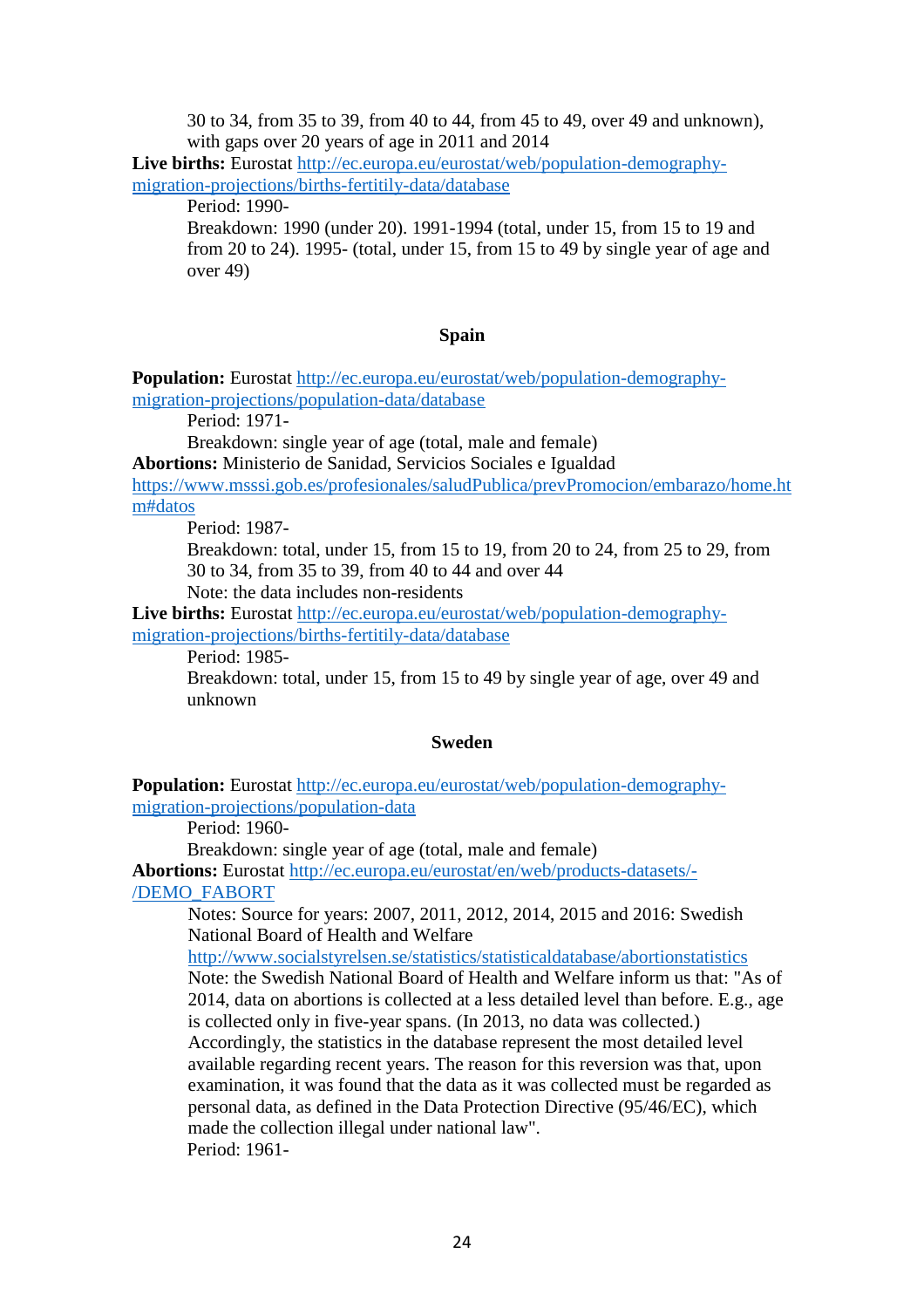Breakdown: total, under 15, from 15 to 19, from 20 to 24, from 25 to 29, from 30 to 34, from 35 to 39, from 40 to 44 and from 45 to 49, with a gap (under 15 and from 15 to 19) in 2007 and 2011- . Full gap in data in 2013. 1983- (data also of under 20). 2007- (data also of over 40). 1998-2010 (data also of over 49)

**Live births:** Swedish Statistics Database [https://www.scb.se/en/finding](https://www.scb.se/en/finding-statistics/search/?query=abortion&Tab=ssd&Filter=text)[statistics/search/?query=abortion&Tab=ssd&Filter=text](https://www.scb.se/en/finding-statistics/search/?query=abortion&Tab=ssd&Filter=text)

Period: 1990-2018

Breakdown: 1990-1997 and 2018 (total, under 15, from 15 to 24 by single year of age). 1998- (total, under 15, from 15 to 49 by single year of age, over 49 and unknown)

### **Switzerland**

**Population:** Eurostat [http://ec.europa.eu/eurostat/web/population-demography](http://ec.europa.eu/eurostat/web/population-demography-migration-projections/population-data/database)[migration-projections/population-data/database](http://ec.europa.eu/eurostat/web/population-demography-migration-projections/population-data/database)

Period: 1960-

Breakdown: single year of age (total, male and female)

**Abortions:** Swiss Statistics

[https://www.bfs.admin.ch/bfs/fr/home/statistiques/sante/etat](https://www.bfs.admin.ch/bfs/fr/home/statistiques/sante/etat-sante/reproductive/interruptions-grossesses.assetdetail.5328566.html)[sante/reproductive/interruptions-grossesses.assetdetail.5328566.html](https://www.bfs.admin.ch/bfs/fr/home/statistiques/sante/etat-sante/reproductive/interruptions-grossesses.assetdetail.5328566.html)

Period: 2000-

Breakdown: 2000-2006 (total and from 15 to 19). 2007- (total, under 15, from 15 to 19, from 20 to 24, from 25 to 29, from 30 to 34, from 35 to 39, from 40 to 44, from 45 to 49, over 49 and unknown)

**Live births:** Eurostat [http://ec.europa.eu/eurostat/web/population-demography](http://ec.europa.eu/eurostat/web/population-demography-migration-projections/births-fertitily-data/database)[migration-projections/births-fertitily-data/database](http://ec.europa.eu/eurostat/web/population-demography-migration-projections/births-fertitily-data/database)

Period: 1960-

Breakdown: total, under 15, from 15 to 49 by single year of age, over 49 and unknown

### **Turkey**

**Population:** Eurostat & World Bank

Period: 1960-

Breakdown: 1960- (single year of age: total, male and female) with gaps from 2001 to 2007. 1990- also female population from 10 to 14, from 15 to 19 and from 20 to 24.

**Live births:** Turkish Statistical Institute

[http://www.turkstat.gov.tr/PreTablo.do?alt\\_id=1060](http://www.turkstat.gov.tr/PreTablo.do?alt_id=1060)

Period: 2001-

Breakdown: total, under 15, from 15 to 17, from 18 to 19, from 20 to 24, from 25 to 29, from 30 to 34, from 40 to 44, from 45 to 49, over 49 and unknown

## **Ukraine**

**Population:** Eurostat [https://ec.europa.eu/eurostat/web/population-demography](https://ec.europa.eu/eurostat/web/population-demography-migration-projections/data/database)[migration-projections/data/database](https://ec.europa.eu/eurostat/web/population-demography-migration-projections/data/database)

Period: 1991-